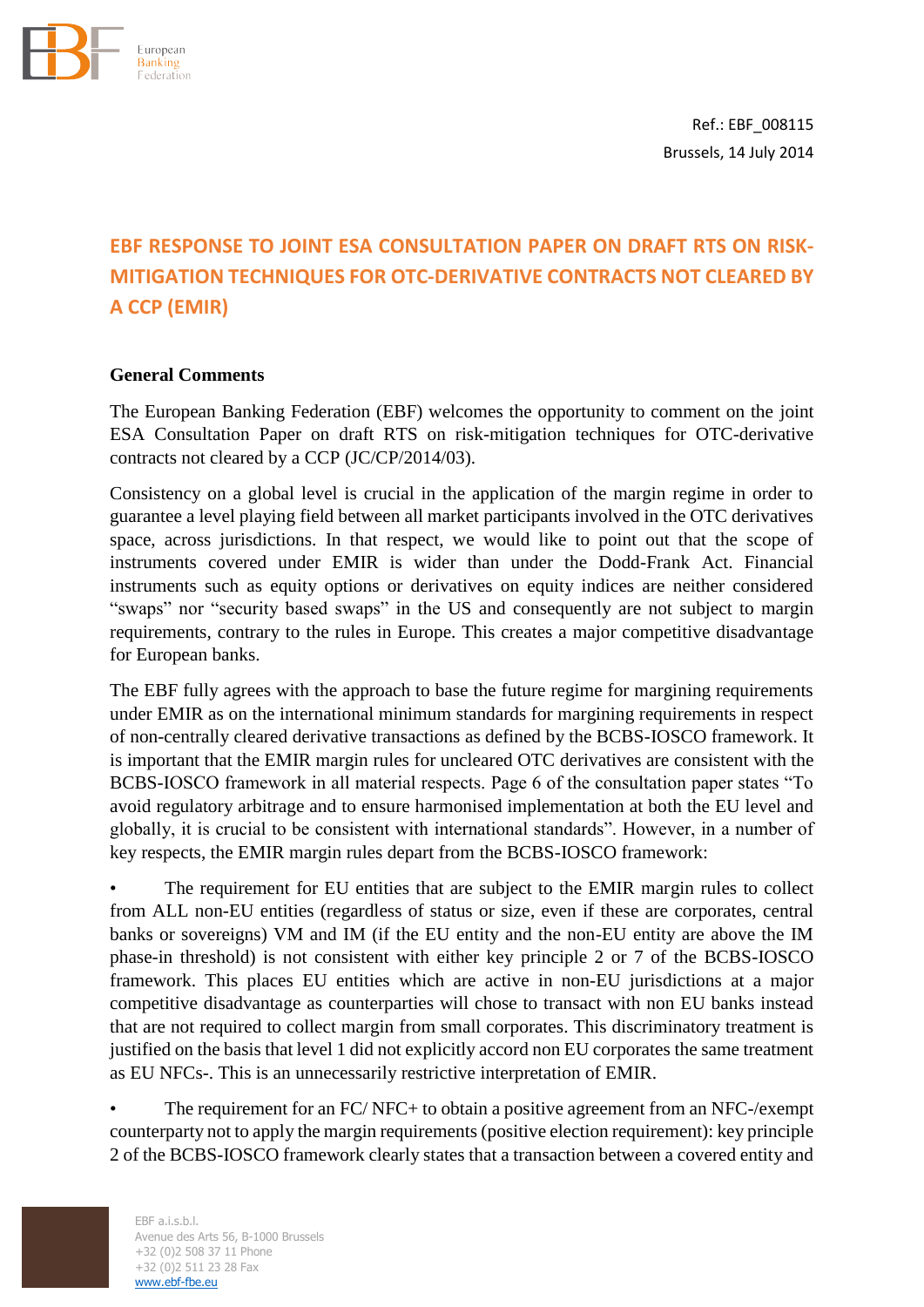

a non-systemically important non-financial entity or a sovereign/ central bank/ MDB or the BIS is not covered by the requirements of the framework.

• Article 1 FP (3) uses the term "counterparties". This is defined as in Article 1 DEF as FCs and NFC+s i.e. EU entities.

There is uncertainty over the personal scope of the provisions providing for exceptions/exemptions in connection with counterparties, which do not qualify as non-financial counterparties ("non-undertakings") – Article 1 DEF in conjunction with Article 2 GEN and Article 1 FP (3).

While the RTS does not contemplate approval of the initial margin model by EU competent authorities, counterparties will be required to notify the competent authority and be prepared to supply relevant documentation if required. If the models cease to comply with the requirements, the use of the standardised approach is required. We propose that a transitional period should first be granted as the use of the Standardised Method will lead to a significant increase in the margin calculation which potentially exposes model users to a liquidity risk. This transitional period (e.g. 3 months) would give model users the opportunity to discuss any challenges that have arisen with their models with their regulators and make the necessary changes before the use of the Standardised Method is required.

The ban on rehypothecation of IM is inconsistent with the IOSCO principles and out of step with established industry practice. We urge ESAs to follow the flexibility provided in global rules and ensure a level playing field for European companies. In addition, we suggest that cash may be reinvested in a very restricted range of products, which would be in line with the approach retained in the ESMA guidelines for UCITS.

• Concentration limits on eligible collateral is not a feature of the BCBS-IOSCO framework document. In particular in the case of limits on debt securities issued by sovereigns (government bonds) these are impractical and may also be counterproductive. Concentration limits are also counterproductive in the context of certain equity derivatives transactions where the most protective collateral is the underlying equity.

• Participants will need two years from the adoption of final rules to implement the margin requirements and the requirement to post VM should be phased-in. It is essential that there is a phase-in of VM requirements. If the RTS is not finalised until Q1 2015 then there may be as little as 6 months until the mandatory compliance date on 01 December 2015. This is too short considering the legal, operational and documentation changes that will be required.

The EBF continues to support the central objective of the draft RTS to extend the use of margining as means of risk mitigation. However the introduction of mandatory margining requirements will be extremely challenging for all market participants for a number of reasons.

The new rules will (in particular as they are currently designed to require a formal opt-out by contractual agreement - even in the case of counterparties which are exempt from mandatory margining, see below), affect all market participants, many of which have – up to now – no or little experience with the margining of bilateral transactions, and in particular, variation and initial margining.

The new requirements regarding the segregation of initial margins and the ban on reuse/rehypothecation will require fundamental changes to established collateral management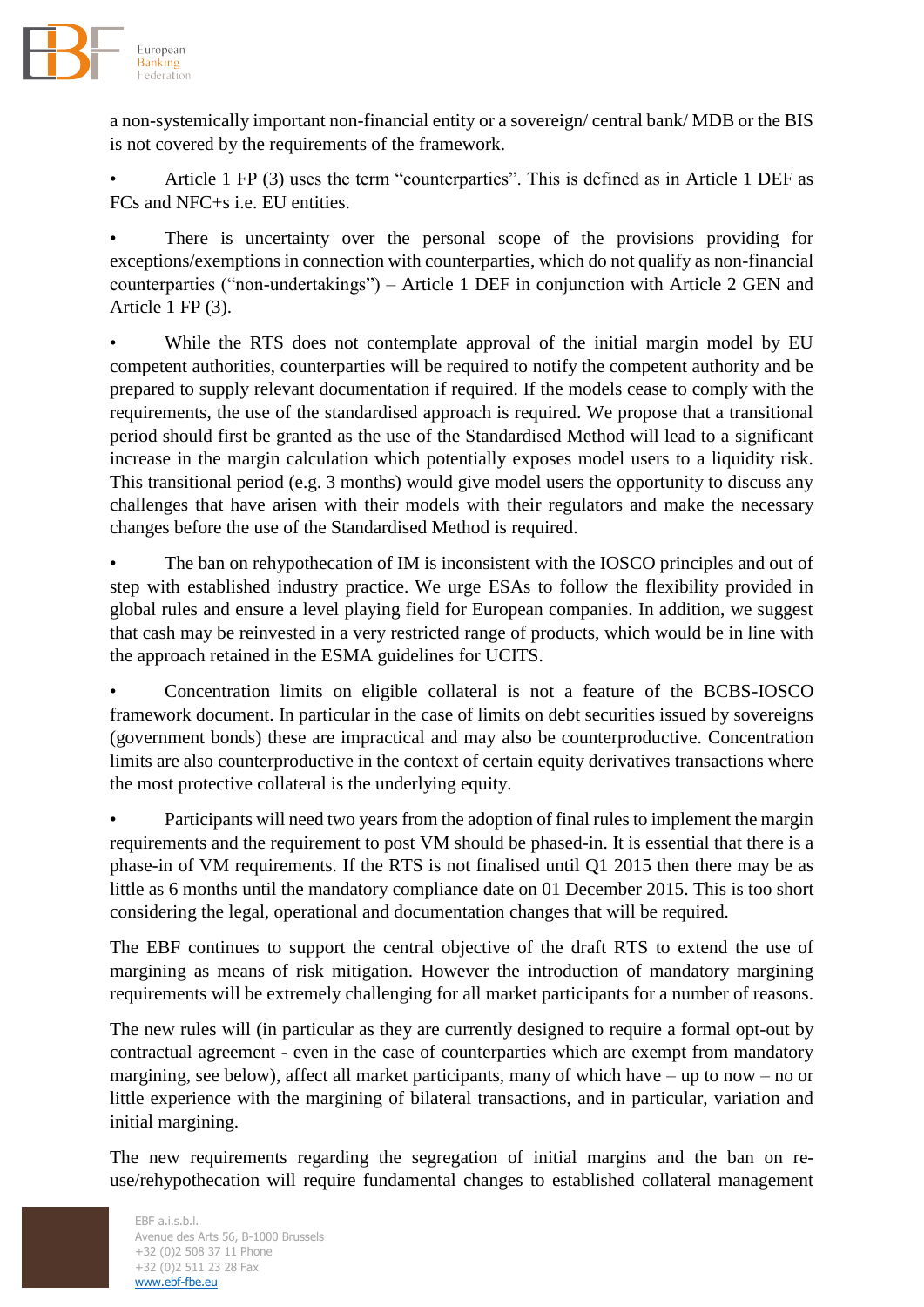

procedures and to the contractual documentation currently in use for margining. These changes will be extremely challenging and time consuming - it is to be expected that the timeline foreseen for the implementation is unrealistic and will be met only with great difficulty (less formalistic requirements, see immediately below, would significantly reduce these time constraints). Whilst not currently proposed in the RTS, national regulatory authorities would have difficulty committing to such a timeline should they ever have to approve the potentially large volume of models, either to approve adjustments to existing models or in view of the need to approve a unified modelling approach which is expected to be developed.

The draft RTS diverge from the BCBS-IOSCO key principles by prohibiting the re-use of IM, which BCBC-IOSCO considers acceptable in certain circumstances. It is important to note that if other jurisdictions – the US in particular – allow the re-use of IM, it will create a distortion of competition and will seriously harm the derivative operations of European banks and impair their ability to service their customers. A bank that can re-use IM, will have a clear competitive advantage as to pricing over those who can't. Any misalignment between EU and US interpretation of IM re-use will create distortion of competition.

In this context, the EBF is of the opinion that the ESAs should include in the draft RTS clause to review the RTS within one year from the date of application. This would give enough flexibility to modify European rules on re-use in accordance with what the other major jurisdictions will decide in that matter in the coming months.

Several partially overlapping regulatory initiatives and rules have led to an increased demand for collateral. These rules touch upon the amount of collateral that needs to be posted, list eligible collateral in greater detail and set out requirements for two-way margining. High quality collateral is a key part of minimising systemic risks. However, a proper balance needs to be found to ensure that the scarcity of collateral does not prevent new market entries or become too much a burden for the smaller and medium-sized companies in the future.

If the ESAs persist with the approach to require positive agreements to benefit from exemptions (positive election requirement), this will not only result in unreasonable burdens for corporate counterparties and other counterparties which are intended to be exempted from the margin requirements but there is a real risk that the OTC derivatives market for corporates will be disrupted at the beginning of the implementation period on 01 December 2015. The experience of the introduction of EMIR trade reporting as well as the risk mitigation techniques has demonstrated that, despite the best efforts of banks to inform their NFC- clients of the requirements, NFC- clients have tended to react late to the requirements and what they imply.

#### **Response to the Consultation Paper:**

# **Chapter 1 - Counterparties' Risk Management Procedures required for compliance with paragraph 3 of Article 11 of Regulation (EU) No 648/2012**

Article 1 DEF – Definitions Article 1 GEN – General counterparties' risk management procedures Article 2 GEN – Risk management procedures in specific cases Article 3 GEN – Treatment of derivatives associated to covered bonds programmes for hedging purposes Article 1 VM – Variation margin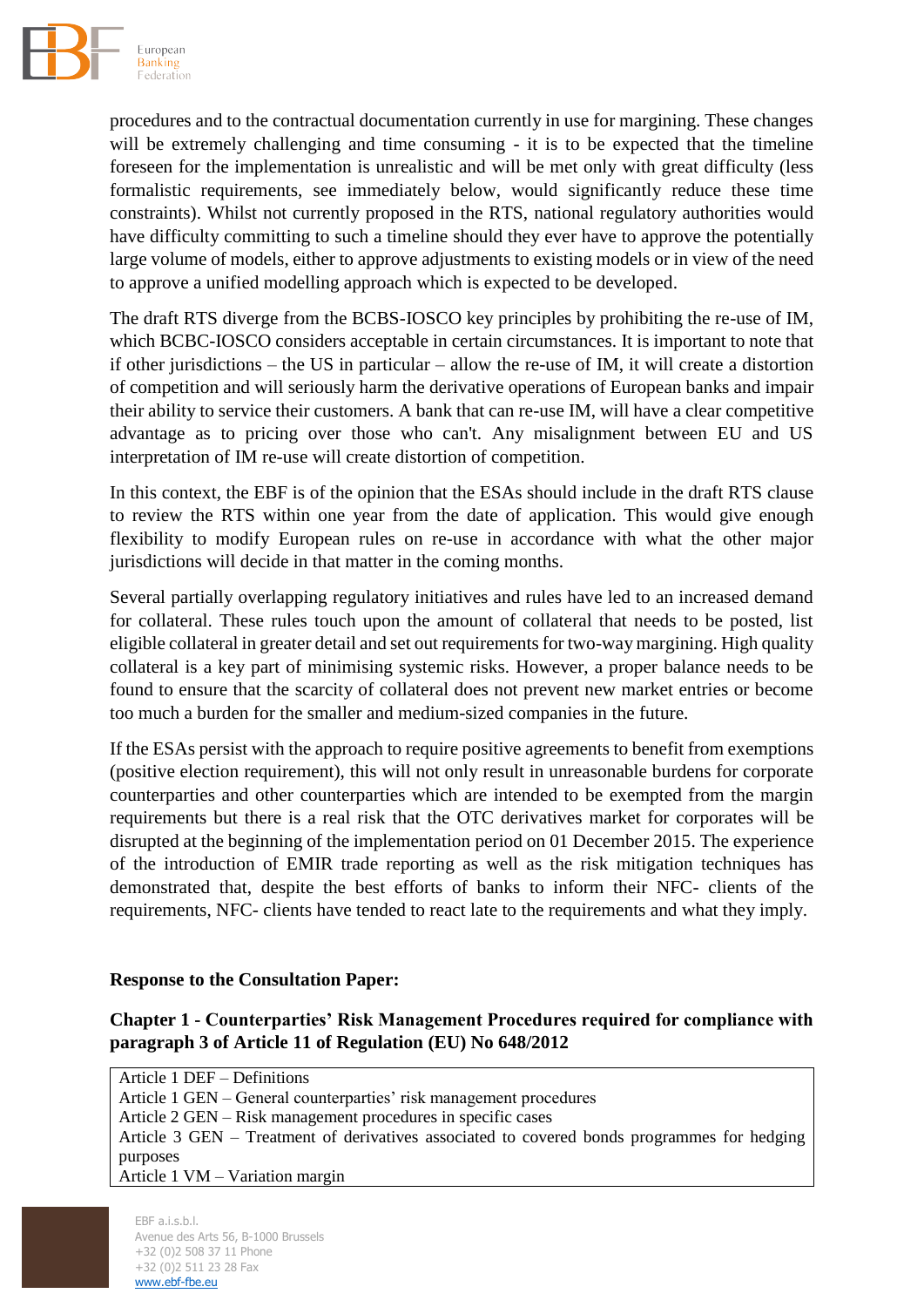

Article 1 EIM – Initial margins

Both Article 2 GEN (addressing the exceptions from mandatory margining requirements or possibility to agree on thresholds) and Article 1 FP require a formal/written opt-out by way of contractual agreement in order to allow counterparties to benefit from exemptions (positive election requirement). This approach is unnecessary cumbersome and formalistic and would impose unreasonable burdens on market participants, in particular, on counterparties which are not subject to the clearing obligation (and which were always intended to be exempted from the requirements under Article 11 (3) EMIR).

This approach would require banks to confront all customers engaged in derivative transactions (regardless of their status under EMIR) with a demand to enter into such a formal opt-out agreement. The process to negotiate and enter into opt-out agreements with each customer will be extremely time consuming, bind resources to a very considerable degree and, of course, be very costly for both sides: The possibility to achieve this via "equivalent permanent electronic means" will only help to reduce the burdens for a limited circle of market participants. The majority of the counterparties, in particular non-financial counterparties, will not have access to technical platforms supporting such a process. Likewise, the protocol-system used by ISDA for certain types of changes to contractual arrangements cannot be applied in all situations and in relation to all counterparties. It is also not available for other – widely used – types of contractual documentation. Consequently, any requirement demanding a contractual agreement will require negotiating and entering into written agreements.

Since many market participants will have contractual relations with more than one counterparty, the market participants will be confronted with many different versions of such arrangements. Especially for smaller and medium sized counterparties, just the costs associated with the necessary legal review of these arrangements and the operational challenges to negotiate terms which ensure a consistent application of margining techniques in relation to all their counterparties will be considerable.

A contractual agreement to opt out is also not necessary to ensure that counterparties can assess whether their counterparties are eligible for any of the exemptions:

• To the extent these exemptions are dependent on the status (or classification) of the counterparty as financial counterparty (FC), non-financial counterparty above the clearing threshold (NFC+) or non-financial counterparty below the clearing threshold (NFC-), equivalent third country counterparty or counterparty not qualifying as FC/NFC ("nonundertakings"), counterparties will be able to rely on the classifications already made in connection with the implementation of the risk mitigation techniques prescribed by Delegated Regulation 149/2013. In the case of ISDA master agreements this was done on the basis of the EMIR NFC Representation Protocol. In case of other master agreements, the relevant documents/annexes implementing the risk mitigation techniques into the master agreements included similar provisions on the classification of a counterparty. These classifications can be used to determine whether a counterparty qualifies for an exemption based on its status (as in the case of the exemptions addressed in Article 2 GEN (4) (b) and (c).

• To the extent exemptions are not based on the status but trade volume, the relevant information can be obtained more effectively and with less formality through an obligation to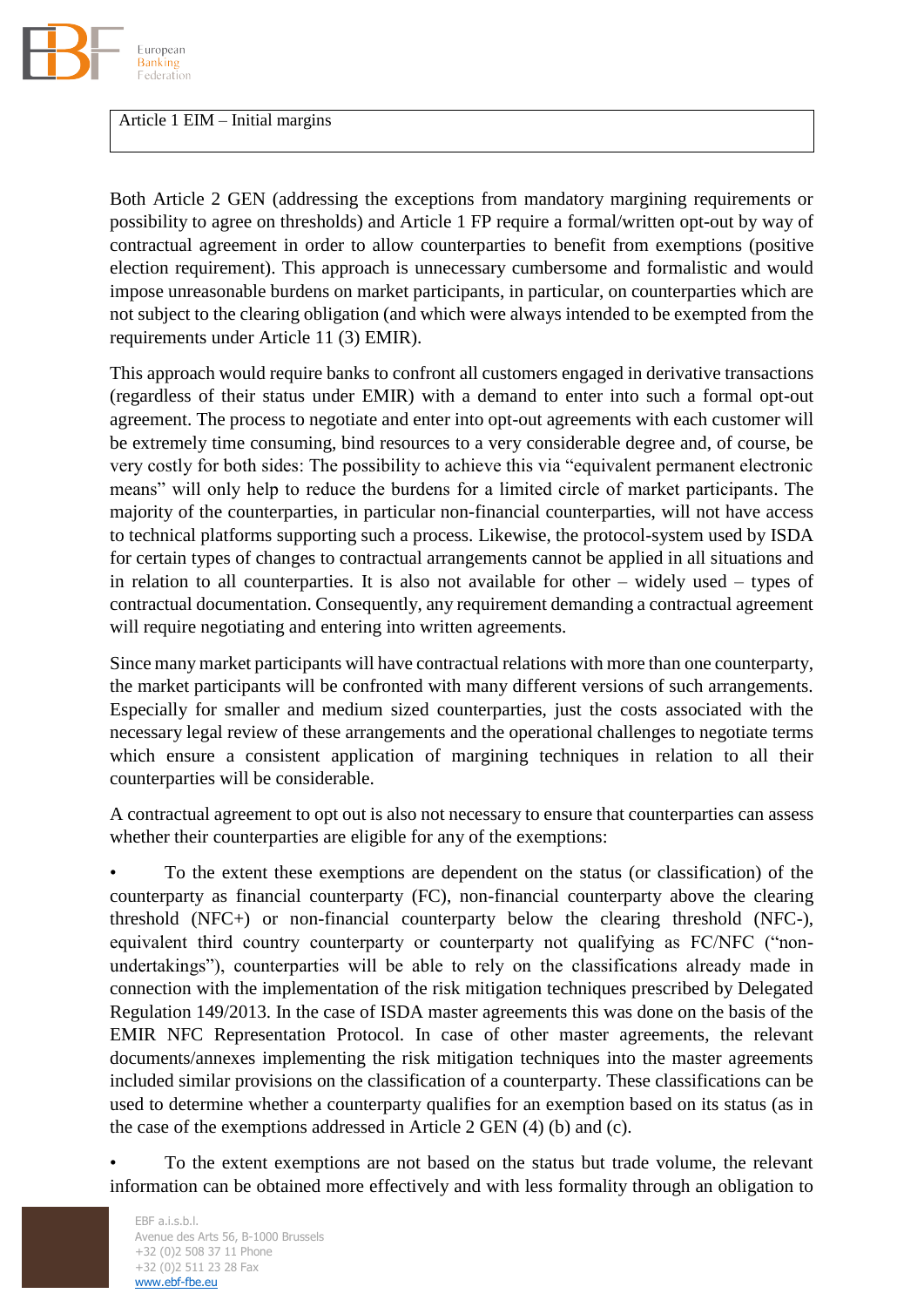

inform the other party accordingly and/or confirmations/representations from the relevant counterparty.

The commentary to key principle 2 in the BCBS-IOSCO framework indicates that "the requirements need not apply to non-centrally cleared derivatives to which non-financial entities that are not systemically important are a party. As a result a transaction between a covered entity and one of the aforementioned entities is not covered by the requirements set out in this document". On the basis of this commentary, Article 2 GEN should simply state that Article 1 GEN does not require FCs and NFC+s to collect VM or IM in relation to transactions entered into with NFC-s or exempt entities.

There is currently no provision addressing counterparties which are neither financial, nor nonfinancial counterparties because they do not qualify as undertakings. Examples for such nonundertakings are private individuals or municipalities, where these do not carry out economic activities in the market (as addressed in the EMIR FAQ of the Commission under item II.14 and 15).

The EUR 50 million threshold set out in Article 2 GEN (3) is to be calculated between counterparties at a group level. The introduction of a possibility to exclude group entities, which are financial counterparties, e.g. life insurance companies, pension funds or asset managers, would make the calculation of the threshold less complicated. In addition, it should be considered to treat subsidiaries or groups of subsidiaries within a group (sub-groups) as independent groups for the purposes of the margin requirements where these are treated as separate for the purposes of recovery and resolution measures.

As an example, it is highly relevant to measure counterparty risks across multiple trading entities within a banking group as there is often a clear economic relationship between them and thus their counterparty risk. It is, however, less clear that such an economic relationship exists between the counterparty risk of the trading arm(s) of a banking group and any consolidated insurance, pension fund or asset management undertakings belonging to such group.

Operationally, it can furthermore be difficult to consolidate the information needed to measure group wide exposures. Specifically, it is not evident that e.g. the insurance arm of a banking group would share IT systems with the trading operation(s) of the bank - it will therefore become a manual task to consolidate the exposure against counterparties at group level.

We generally favour the proposed principle that the requirements set out in the RTS shall only apply to new contracts. It should however be noted that operational and risk management challenges may occur in the future when firms must manage both "old" and "new" portfolios of derivatives transactions.

Covered bond issuers may have several independent cover pools, therefore we would suggest adding "or" in article 3 GEN, so it reads: "Counterparties risk management procedures may include the agreement in writing or through other equivalent permanent electronic means that initial and variation margins are not posted by covered bond issuers and/or cover pools if all the following conditions are met".

The clearing and other risk management procedures in EMIR and in the EU delegated legislation issued under EMIR (such as the draft RTS) only applies to derivatives transactions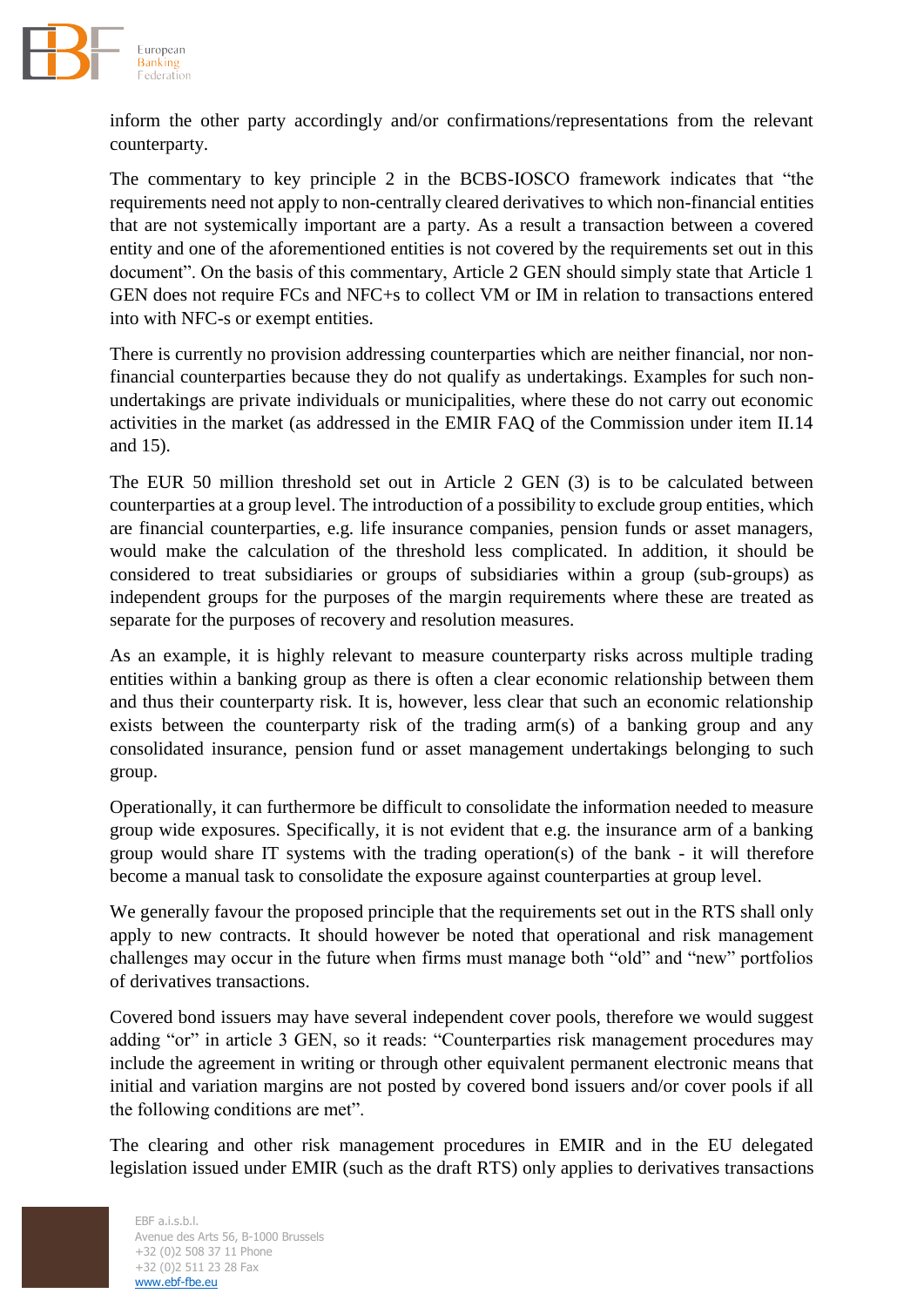

which involve two or more counterparties. Hence, the rules do not apply with respect to derivatives transactions entered into within the same legal entity (see ESMA's response to TR Question 14 in the EMIR Q&A published by ESMA on 23 June 2014). If, in accordance with national legislation and upon prior approval by its competent authority, a bank issues covered bonds on its own balance sheet and internally hedges the risks relating to such covered bond issues, all such hedging arrangements are made within the same legal entity. It would be both desirable and advantageous to clarify that the RTS does not apply to such internal hedging transactions.

**Q1: What costs will the proposed collateral requirements create for small or mediumsized entities, particular types of counterparties and particular jurisdictions? Is it possible to quantify these costs? How could the costs be reduced without compromising the objective of sound risk management and keeping the proposal aligned with international standards?**

Both Article 2 GEN (addressing the exceptions from mandatory margining requirements or possibility to agree on thresholds) and Article 1 FP (3) (with the provisions on the phase-in and the threshold based exemption from the initial margin requirement) require a formal/written opt-out by way of contractual agreement in order to allow counterparties to benefit from exceptions (positive election requirement). This approach is unnecessary cumbersome and formalistic and would impose unreasonable burdens on market participants, in particular, on counterparties which are not subject to the clearing obligation, a great many of which will be small and medium sized corporates (which were always intended to be exempted from the requirements under Article 11 (3) EMIR). Credit institutions would be required to confront all customers engaged in derivative transactions with a demand to enter into such a formal opt-out agreement. As many customers will have relations with more than one bank, they will have to deal with different versions of such arrangements. The process to negotiate and enter into optout agreements with each customer will be extremely time consuming, bind resources to a very considerable degree and, of course, be very costly for both sides. In order to simplify the operational challenges for all market participants but in particular for smaller and medium sized counterparties, the exemptions should therefore be designed as directly applicable exemptions (not requiring an opt-out) paired with duty on counterparties to inform the other counterparties of their status or relevant factors (and any subsequent changes) as well as a requirement to obtain the relevant declarations/representations from counterparties.

There will be additional administrative costs due to a significant increase of agreements to be established with counterparties trading OTC derivative contracts and necessity to allocate resources to operate margin transfers on daily basis even for small FCs end-users. This may have impact on liquidity and use of capital. As a result, small end-users will have to rethink the way they use derivatives, including for hedging. Refraining from hedging risks would be an unintended consequence and contrary to the objective of financial stability. The increase in administrative and operational costs is a factor that may stop small / medium sized entities hedging their interest rate risk, thereby leaving more rather than less risk in the system. These costs are hard to quantify but the requirements will result in higher operational and funding costs. Promotion of standardised third party solutions may reduce the operational burden/IT development costs.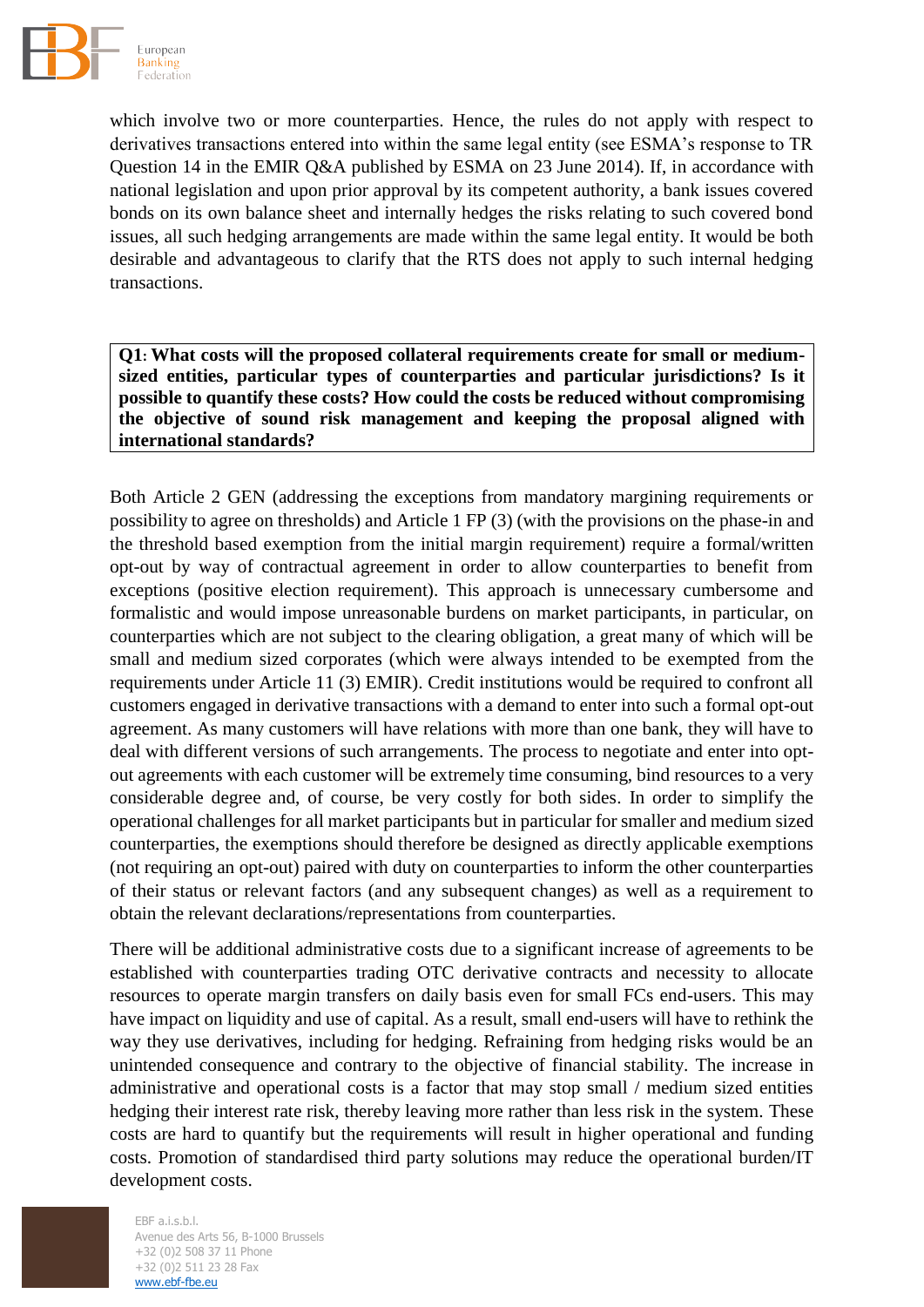

The need for various agreements for the purpose of not exchanging initial and variation margin will pose a significant operational burden. This will be particularly significant with respect to the relationship to small and medium sized entities.

Equity funds will have to reach for collateral transformation services (which represents costs) to meet their margining requirements, to the extent that they do not have eligible collateral assets in their portfolio or cash available.

The obligation to collect margin from both EU and third country entities may have negative effects. From both a business and regulatory sense we question why parties not governed by EMIR should effectively be required to post IM (and also be forced to disclose the information required to determine which category they fall in or whether thresholds have been breached), thereby giving EMIR an extraterritorial reach. It is difficult to see why any third country counterparty should be willing to post IM and divulge this information when it is not subject to similar regulatory obligations in their home jurisdiction. Rather, it is more likely that these counterparties will simply choose not to trade with EU entities, leading to further market fragmentation.

Additionally, small non-EU funds may be required to collect as well as post margin under the RTS as they will be deemed an FC by virtue of their manager being authorised under AIFMD. Many of these small entities with not have the legal or operational capacity to be able to do this and thus would be detrimental to their operations if this was mandated.

In the first instance it would be reasonable to only require IM to be exchanged between two parties that both are required to post IM under EMIR (namely, only FC, NFC- and NFC+ or excluding any non-EU entity). On the cross-border/extraterritorial issues we would suggest regulatory bodies work towards consistency and alignment on their respective third country rules, in terms of threshold, timing, entities covered, exemptions, etc. It should be of great concern if an EU entity requires a non-EU entity to post margin (which in all likelihood would mean that the EU entity would have to post IM in return), when there is not the equivalent regime in the country of the non-EU entity, requiring the same.

The EBF encourages the ESAs to allow for the recognition of equivalent margin rules in other jurisdictions (as contemplated by the commentary to principle 7 indicate of the BCBS-IOSCO framework). This is important for EU banks who are registered swap dealers under Title VII Dodd-Frank Act and therefore will be subject to both the EU rules and US rules implementing the BCBS-IOSCO framework.

**Q2: Are there particular aspects, for instance of an operational nature, that are not addressed in an appropriate manner? If yes, please provide the rationale for the concerns and potential solutions.**

A need for a vast number of various agreements, for the purpose of not exchanging initial and variation margin, is required (positive election requirement). This will pose a significant operational burden, in particular with respect to the relationship to small and medium sized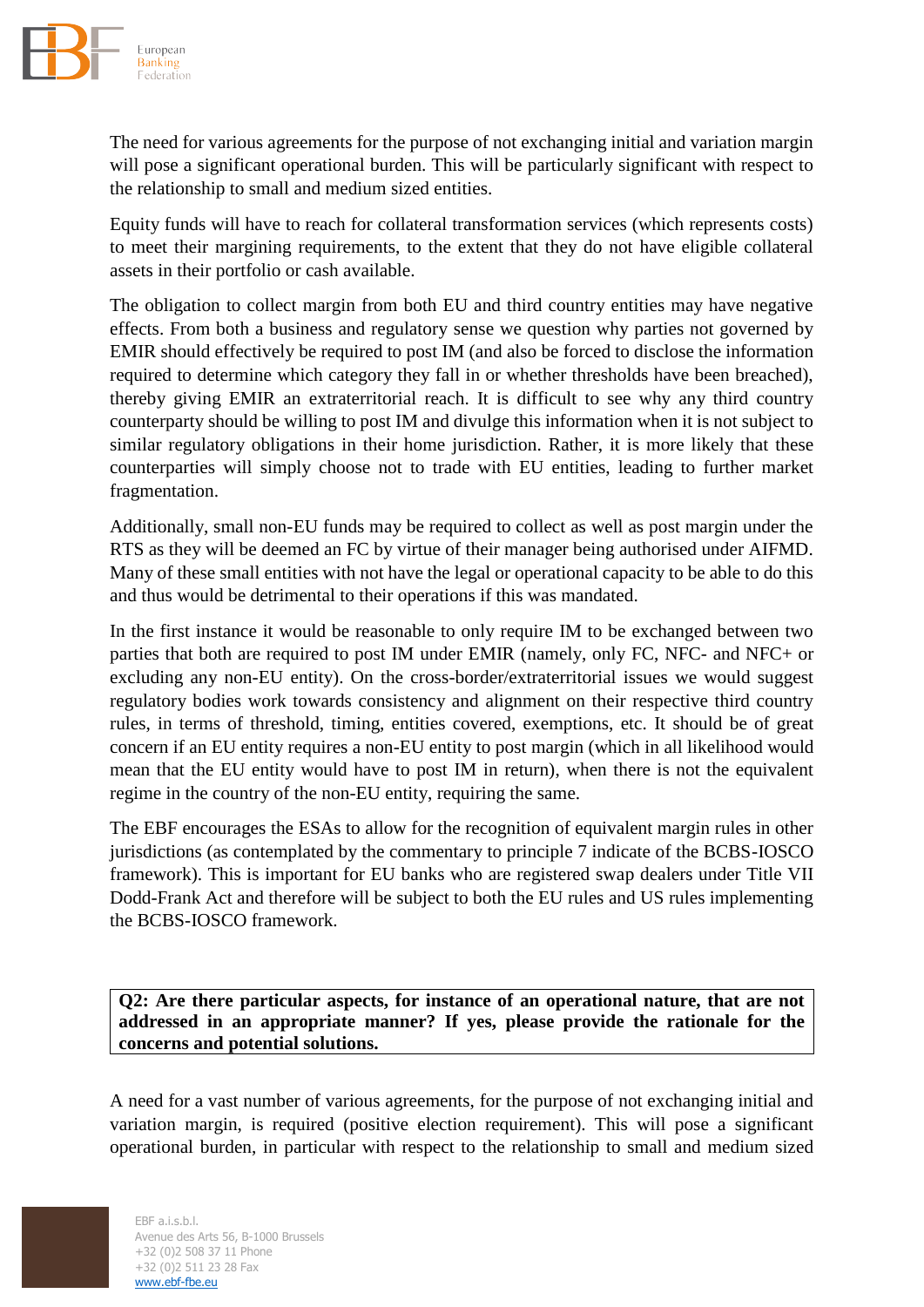

entities (see also response to Question 1 on the effects of this positive election requirement on small and medium sized companies).

The explanatory notes suggest that the exemptions were introduced to ease the operational burden and insure proportionate implementation of margining requirements. We welcome and agree with such considerations. However, the requirement of a positive election agreement (whether in writing or other equivalent electronic means) in order to benefit from exemptions seems in contradiction with such objective. Indeed, it will create administrative burden even for exempted counterparties, products, implementation phases. The benefit of phasing-in would be watered down as long as it does not reduce the documentation burden. The exemptions should therefore be structured a direct exemptions not requiring an opt-out (positive election). If contractual agreements are deemed to be necessary, this could be achieved by an obligation on all counterparties which are or become subject to the margin requirements to put in place the appropriate documentation (that is as of the time they become subject thereto).

It is not clear whether formal documentation is required where the transactions were entered into with exempted entities under Article 2 GEN 4 (b) and (c) i.e. NFC- of article 10 EMIR and sovereigns/supranational entities of Article 1 (4)/(5) EMIR. Indeed, the introductory section refers to writing or equivalent means only with respect to FC and NFC+, while such agreement is stated to be made with respect to "following" including (b) and (c). If so, the entities intended to be exempted would still be affected through the corresponding documentation requirement in order to benefit from the exemption.

It is not clear whether a written form is also required to be repeated each time the parties do not reach the phase-in thresholds in Article 1 FP (3) (i.e. are not subject to IM). Re-documenting all derivatives relationships with all (including exempted) counterparties seems disproportionate to the goal of fostering financial stability. In other words, we believe that where an exemption is available for practical exchange of collateral, it shall be consistently available for documentary requirements.

It is not clear what constitutes "other equivalent permanent electronic means" as alternative to writing and how this can ease the operational burden. As already mentioned above, the relevant agreements would involve negotiations and thus do not lend themselves to electronic standards (not a binary decision). In addition a significant portion of the affected counterparties will not have access to such electronic means and protocol system such as the one established for ISDA master agreements (see response to Question 1 on the limits of the use of protocol systems).

The operation burden of collateral substitution due to concentration limits of collateral must be addressed more appropriately. This requirement will result in increased settlement risks and new functionality requirements in Collateral Management systems.

The haircut on collateral for FX mismatch will result in more collateral movements and operational risks. They way exposure is calculated in CM systems will also be affected with requirements on developments as a result.

It would be helpful, if the definition of "currency mismatch" (on page 50 in the Consultation Paper) were clarified. We do not understand what is meant by settlement currency. It could, for example, mean the currency in which non-collateral payments are made in respect of a transaction, but this would not be meaningful for cross currency swaps or other transactions with payments in multiple currencies. Alternatively, it could mean any currency in which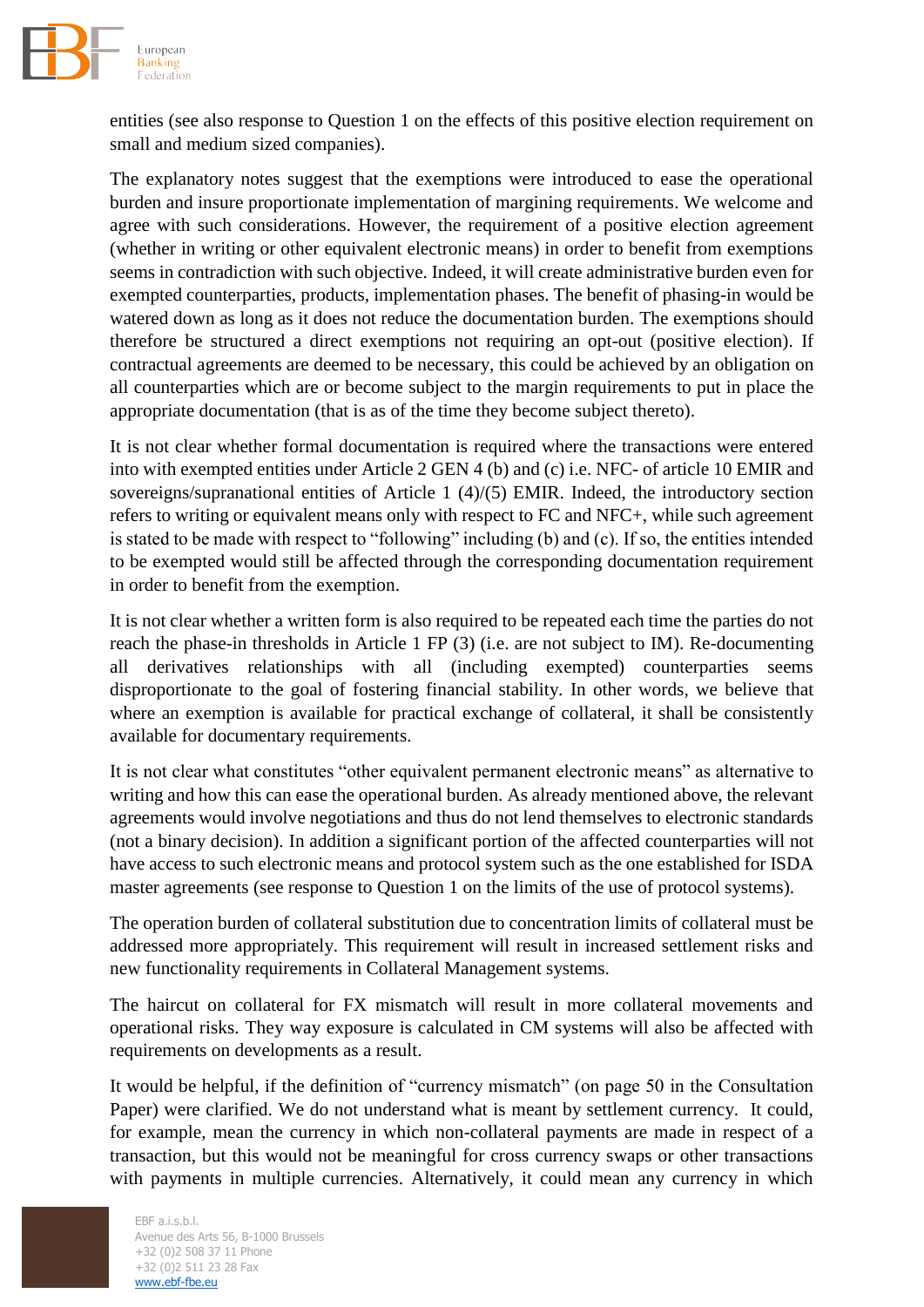

settlements may be made for the transaction, but this would then include the collateral payments themselves. Or it could have other meanings, including the base currency, but this may seldom be used for payments except for termination determinations. The haircut of 8% ought to be lower for currency pairs with low volatility, e.g. when one currency is pegged to another.

The RTS should make it clear that:

1. Netting across asset classes for the purposes of calculating VM is permitted. Article 1 GEN (3)(b) refers to collection of VM on a net basis, but this is not carried through to Article 1 VM.

2. Uncleared OTC derivatives between members of the same group should not be included in the calculation of the IM phase-in threshold. This is consistent with the application of the EUR50m IM threshold between consolidated groups. If not, there is a double-counting effect for back-to-back transactions to transfer market risk to the group member who holds the market making book and/or who contracts with external parties. This may cause a group to exceed an IM phase-in threshold when such back-to-back trading does not really represent incremental systemic risk.

The EBF considers that the setting up of the following two registers would facilitate the application of the margin rules by EU entities:

1. A public register of NFC+s. As each non-financial counterparty who exceeds the clearing threshold is required to notify ESMA and its competent authority under article 10(1) of EMIR, ESMA is in a position to maintain and publish a public register of each EU entity that is an NFC+.

2. A public register of EU FCs and NFC+s who are a member of a group whose aggregate month-end average notional amount of uncleared OTC derivatives exceeds the prevailing IM phase-in threshold. This could be combined with a requirement for such EU FCs and NFC+s to notify ESMA and their competent authorities by the 30 September following the applicable calculation period if their group exceeds or has ceased to exceed the applicable IM threshold for the next following annual period. This is consistent with paragraph 8.10 of the BCBS-IOSCO framework document.

This would help market participants to accurately apply the IM and VM requirements and reduce the reliance on representations from its counterparty to establish if and to what extent it must apply the margin rules to new transactions with that counterparty.

As far as collection of margins is concerned, the RTS foresee that this is done within one business day following the transaction date. However, standard settlement regimes applicable to securities are generally between 1 and 3 days. Hence, counterparties posting securities as collateral could be in breach of the RTS if collection of collateral is not consistent with securities settlement delays. Next to that, we would like to know to what point in time on the term "collection" itself refers to: it is not clear if this is the point of calculation, claiming or actually receiving collateral.

The EBF supports the introduction of more clarity around the definition of Minimum Transfer Amount (MTA). The MTA should be defined as per the current market practise as the minimum (threshold) amount that has to be settled between counterparties on any business day. By referring to "collateral amount" it is not clear whether the definition refers to the cumulative full value or the collateral amount to be exchanged on that day.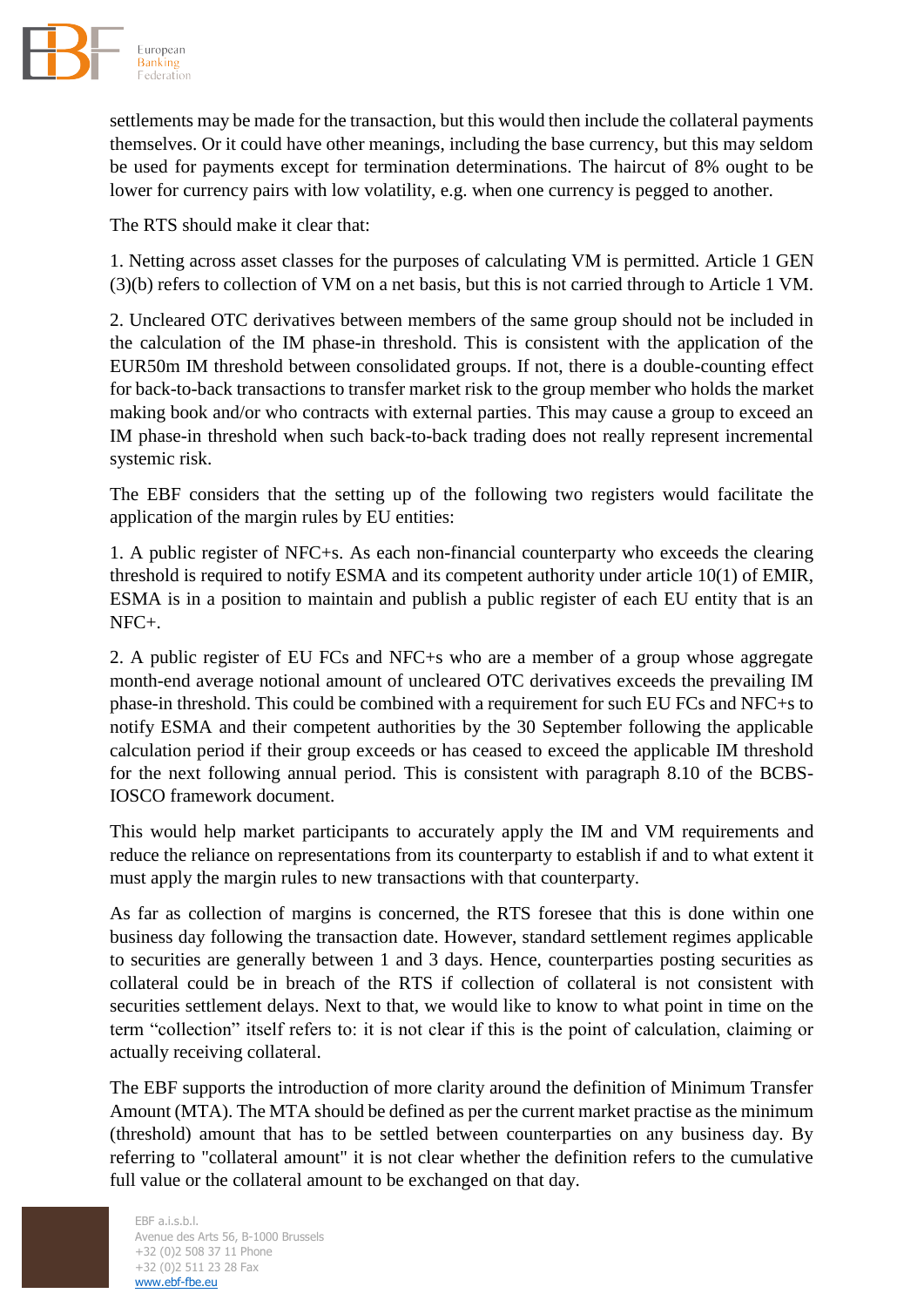

The provision on the MTA in Article 2 GEN (4) (a) and (6) demands that the amount is calculated as the total amount of all initial margins and variation margins to be posted, that is without differentiating between variation and initial margin. The function and understanding of this MTA differs significantly from current practice. The operational introduction of this new MTA concept will be extremely challenging since it would require the implementation of new and very complex allocation and monitoring systems. In addition, the proposed new MTA concept could defeat the purpose of the MTA: Once the total amount is breached, even very minor differences (which occur regularly) would trigger margin calls needing to be processed (effective zero threshold), resulting in unnecessary and, considering the very limited risks involved, unreasonable additional operational burdens. Electronic processing can reduce these effects only to a limited extent and, is in any event, not an option in relation to those counterparties, which have no access to such electronic processing (in particular smaller and medium sized counterparties). In this context it should be taken into account that the risk exposure of credit institutions would, in any way, be addressed by existing the capital requirements under the CRR.

The described negative effects could be minimised by introducing two separate total MTAs, on for variation margins and another for initial margins, and an additional operative de-minimis threshold for any margin call (e.g. to the amount of 50,000  $\epsilon$ ).

We further propose to delete the last half sentence of Chapter 1, Article 2 GEN, paragraph 3 (p.23 of the draft RTS) which sets out the requirement to "hold capital" where no initial margin is to be exchanged ("and that they will hold capital against their exposure to their counterparties". Such a requirement to hold capital requirements is unnecessary and may cause misunderstandings: FCs are, of course, already subject to (regulatory) capital requirements under the CRR. These, however, do not and are not intended to apply to NFC. Such requirements can also not be imposed by contractual agreement, not least because it would be impossible to determine whether the other counterparty complies with such an obligation.

We would welcome a clarification that no threshold other than Minimum Transfer Amount with respect to Variation Margin is authorised. Indeed, the second paragraph on the page 8 referring to a "minimum exchange threshold" of EUR 500,000 may lead to confusion and be interpreted as another threshold on the top of the Minimum Transfer Amount (where "margin requirement exceeds EUR 500,000"). Regardless, it is industry's view is that the MTA should be applicable to IM and VM independently. By making it applicable to the consolidated figure of IM and VM, it would not only be operationally complex and intensive but inconsistent with current market practice.

**Q3: Does the proposal adequately address the risks and concerns of counterparties to derivatives in cover pools or should the requirements be further tightened? Are the requirements, such as the use of the CRR instead of a UCITS definition of covered bonds, necessary ones to address the risks adequately? Is the market-based solution as outlined in the cost-benefit analysis section, e.g. where a third party would post the collateral on behalf of the covered bond issuer/cover pool, an adequate and feasible alternative for covered bonds which do not meet the conditions mentioned in the proposed technical standards?**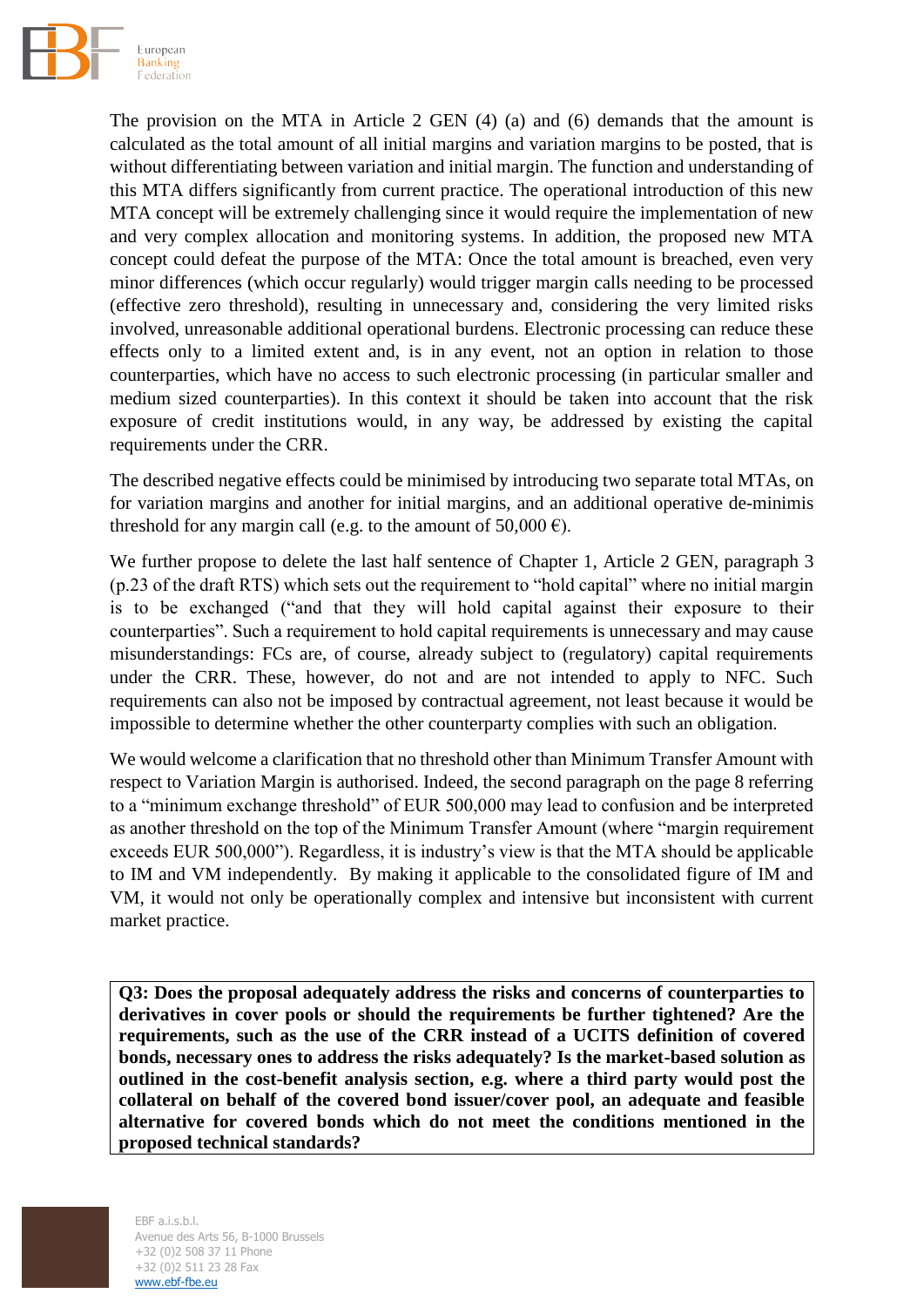

The Proposal adequately addresses the risks and concerns of derivatives in cover pools and should not be tightened further.

The exemption should be extended to securitisation swaps for securitisations based on the same asset classes on the basis that such swaps effectively work in the same way as covered bond swaps. The requirement for securitisation vehicles to post initial and/or variation margin on swaps that they transact to hedge the cash flows on the underlying assets they hold against the principal and interest on the notes they issue will have a material adverse effect on the effectiveness of such transactions or structures as a funding tool. If a securitisation is required to post initial and/or variation margin, this will also have adverse implications for the asset encumbrance ratio of the originator bank as a result of asset pools having to be larger to generate adequate cashflows and/or the use of issuance proceeds, to fund initial and/or variation margin. This is detrimental to the position of unsecured bank creditors. We believe that adequate protection against counterparty credit risk is provided to swap counterparties through security on the assets that the vehicle holds and the over-collateralisation features embedded within such transactions and structures.

For this reason, we encourage the ESAs to consider exempting securitisation vehicles from the scope of the EMIR margin rules in order to ensure that this important funding tool for banks to support real economy remains effective.

Regarding Article 3 GEN (1)(a), it would be preferable that this requirement was removed in its entirety. It is not clear why it has been included and effectively precludes the covered bond issuer being the basis swap provider to the covered bond vehicle (to the extent that the application of the RTS is not precluded because the hedging transactions are entered into within the same legal entity). Should this requirement be retained, it is important that it is limited to insolvency related defaults only. As presently drafted no event of default (e.g. payment default) relating to the issuer would be permitted. Such a requirement would be incompatible with market practice and reach beyond the requirements applied by the rating agencies for AAA compliant covered bond related derivatives. The purpose of this restriction should be to avoid that the derivative is terminated as a result of the issuer's insolvency, not to prevent the counterparty from terminating upon other limited non-insolvency related defaults. Therefore, we propose a change to add the words "insolvency related" before "default" in paragraph (a) of Article 3 GEN.

In addition, GEN 3 (1)(b) should be qualified with "except in the case of the default or insolvency of the derivative counterparty" to allow for flip clauses required by rating agencies as a condition to their ratings of covered bonds.

The regulation of covered bond programs and hedging related to them is quite strict and limiting at the moment. In our opinion, this level is adequate and even tighter regulation wouldn't benefit the investors or the hedging counterparties. The underlying cover pool assets already cover the interest of the hedging counterparties to the same extent as the cover pool assets cover the interest of the covered bond holders and tighter regulation would only add administrative burden without notable benefits. A requirement to post collateral in respect of the derivatives which are also covered by the cover pool assets would result in a situation where the hedging counterparties would have a stronger protection than the investors. This would not be consistent with the investor's protection point of view.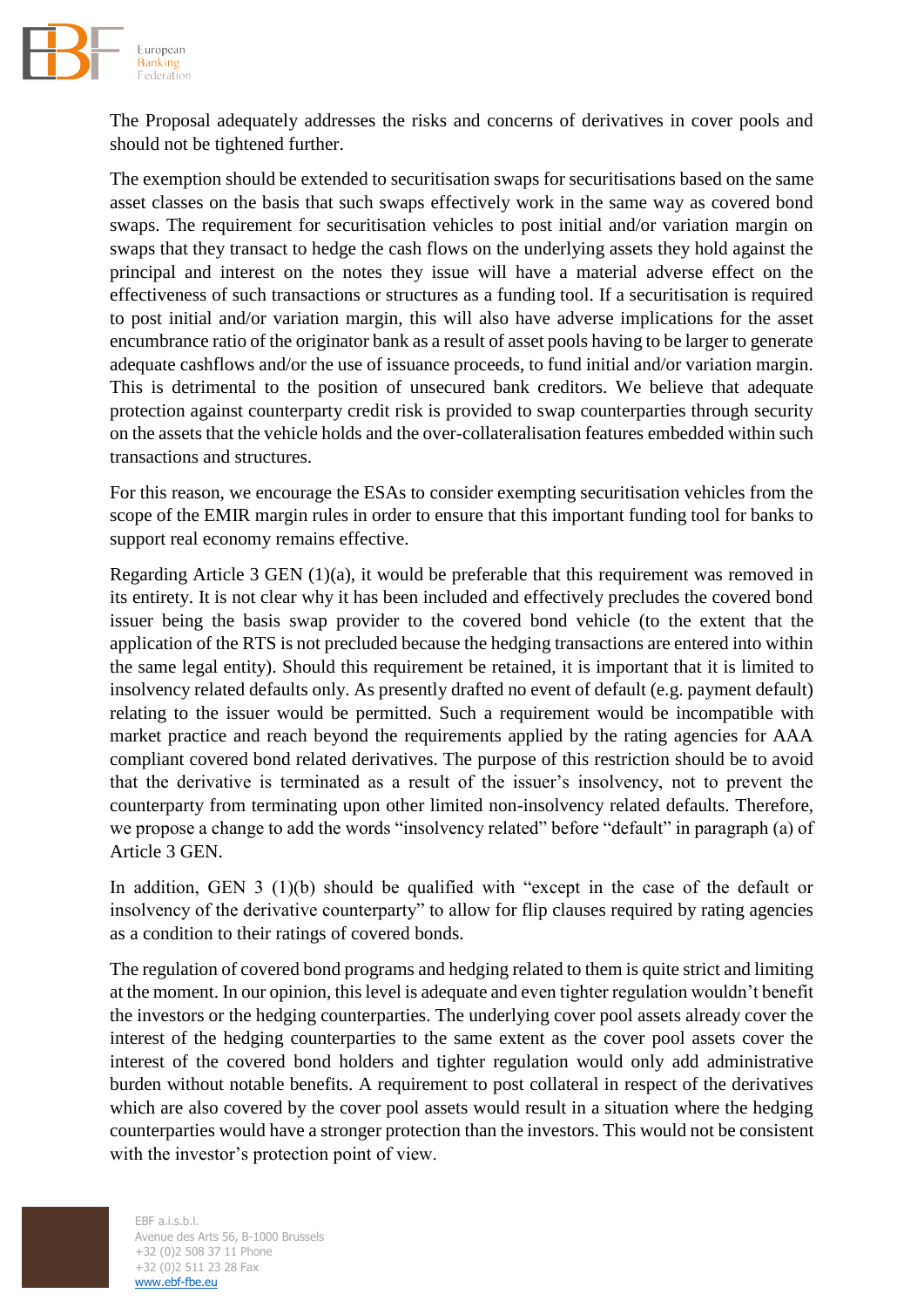

Regarding Article 3 GEN (1)(f), we believe it should be sufficient to have a de facto 2% over collateralisation and not a necessity to have a legal requirement in each jurisdiction.

# **Chapter 2 - Margin methods**

Article 1 SMI – Standardised Method Article 1 MRM – Initial margin models Article 2 MRM – Confidence interval and risk horizon Article 3 MRM – Calibration of the model Article 4 MRM – Primary risk factor and underlying classes Article 5 MRM – Integrity of the modelling approach Article 6 MRM – Qualitative requirements

The calculation and agreement of initial margin could be a challenge and lead to more disputes. Even if the same model is used, counterparties in general may use different market price, underlying values in the portfolio (i.e. variation margin), etc. In addition, the IM is not symmetrical because some contracts only result in PFE for one of the counterparties.

In practice, the choice of internal model methodologies will also differ across counterparties and lead to an escalation in the number of disputes. On the other hand, the margin level produced by standardised models is broadly still too high and reduces the usability of such models when compared to internal models

We firmly advocate the development and use of a unified margin model between market participants, e.g. ISDA's SIMM. We firmly believe that this is the best way to ensure a transparent as well as efficient margin process, in particular in regards to the dispute resolution procedures.

In connection to this, we do not believe that the "practical and legal issues", referring to Article 1 MRM - Initial margin models, in relation to a unified modelling approach, should stop efforts to try to agree a coordinated European and even global model approval process. Even though certain details may differ in the various countries, it is our view that a unified industry model and a coordinated approval process would, all things considered, be far preferable to alternative approaches, e.g. where each counterparty uses its own models.

We are of the opinion that the use of an Internal Margin Model (IMM) must remain possible even where a unified margin model exists. Even if a unified margin model were to be approved, a counterparty still must be able to choose for an Internal Margin Model, derived from its existing approved models used for the Value at Risk (VaR) for market risk or the Expected Positive Exposure (EPE) for counterparty risk.

In order to avoid any disputes arising from the use of internal models, we suggest that the counterparties to a contract agree by convention whose model will be used or rely on a calculation agent agreed in advance.

We ask the ESAs to clarify point 1 of Article 5 MRM, integrity of the modelling approach, which states that the IM model is required to capture "main non-linear dependencies". If this means that it would not be permissible to only use first-order sensitivities, then in our view the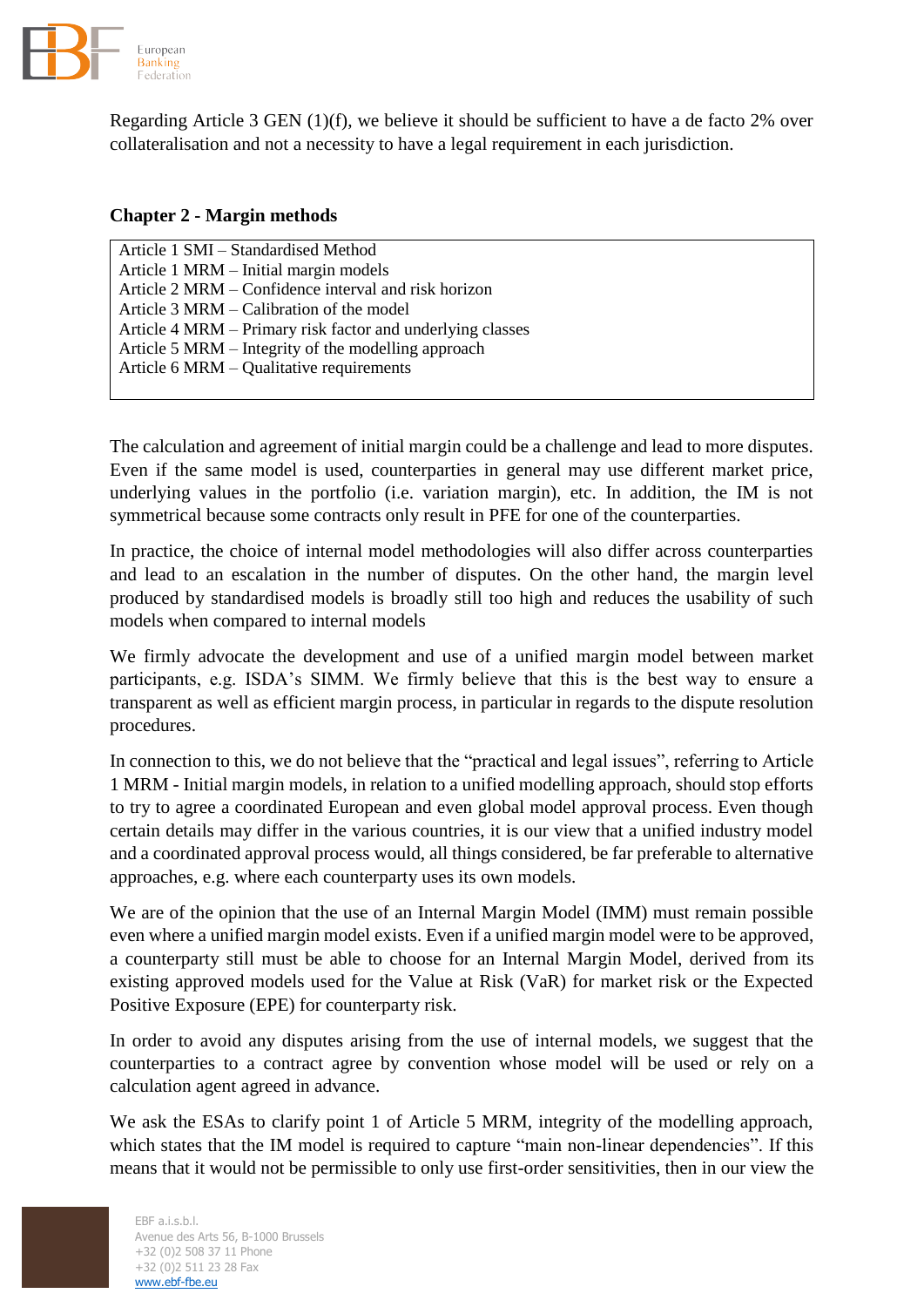

consequence would be an (industry standard or other) model that would be much harder to setup and operate. In particular, potential comparability issues between counterparties on second order sensitivities will become problematic.

There are other elements of MRM that are vague and require clarity from the ESAs. For example:

• Article 3 MRM (2): guidance is required on what indicates a "period of significant financial stress".

• Article 3 MRM (8): the RTS does not state the maximum period within which posting of IM resulting from a re-calibration must be completed. In addition, the RTS does not give the same grace period to the posting of IM as a result of the counterparties having to move from the initial margin model basis to the standardised basis (as required by MRM  $1(4)$ ) – this may result in a liquidity cliff event if counterparties must move from the model to the standard schedule overnight.

Article 5 MRM (1): "material exposures", "significant for the netting set"

We would suggest an alternate approach to assigning a derivative contract to an underlying class based on its primary risk factor. Instead, we suggest that the IM model calculates all risk factors (interest rate, equity, etc.) for all trades and aggregates VaR (type) numbers for these risk factors. This way, there would be no offsetting of risk between asset classes due to spurious historical correlations. In addition, this approach would ensure that, for example, the interest rate risk is still calculated and included for trades that where equity maybe the primary risk factor.

We believe that the requirement to use the most recent data for the IM modelling will actually result in pro-cyclicality. We would suggest further thought be given as to how to standardise the process and governance around the updating of data, to avoid such unintended consequences.

In general, the ways to define internal models are unclear. If the use of an internal model is agreed on, many questions are still left unanswered. How will it be followed in practise? Should there be an ex ante approval and calibration thereafter? Margin calculations may even with the same model lead to different end results. Following this, one of the counterparties may be required to post more margin than expected with the internal model. Finally, is it intended that a party has several different internal models, one for each counterparty or type of counterparty?

# **Chapter 3 - Eligibility and treatment of collateral**

| Article 1 LEC – Eligible collateral for initial and variation margin                           |
|------------------------------------------------------------------------------------------------|
| Article 2 LEC – Collateral Management                                                          |
| Article 3 LEC – Credit Quality Assessment                                                      |
| Article 4 LEC – Credit Risk Assessment by the collateral taker using the Internal Rating Based |
| Approach                                                                                       |
| Article 5 LEC – Eligibility Criteria for UCITS                                                 |
| Article 6 LEC – Eligibility criteria to avoid wrong way risk                                   |
| Article 7 LEC – Concentration limits for initial and variation margins                         |
| Article 1 HC – Calculation of the adjusted value of collateral                                 |
| Article $2$ HC $-$ Own estimates of the adjusted value of collateral                           |
|                                                                                                |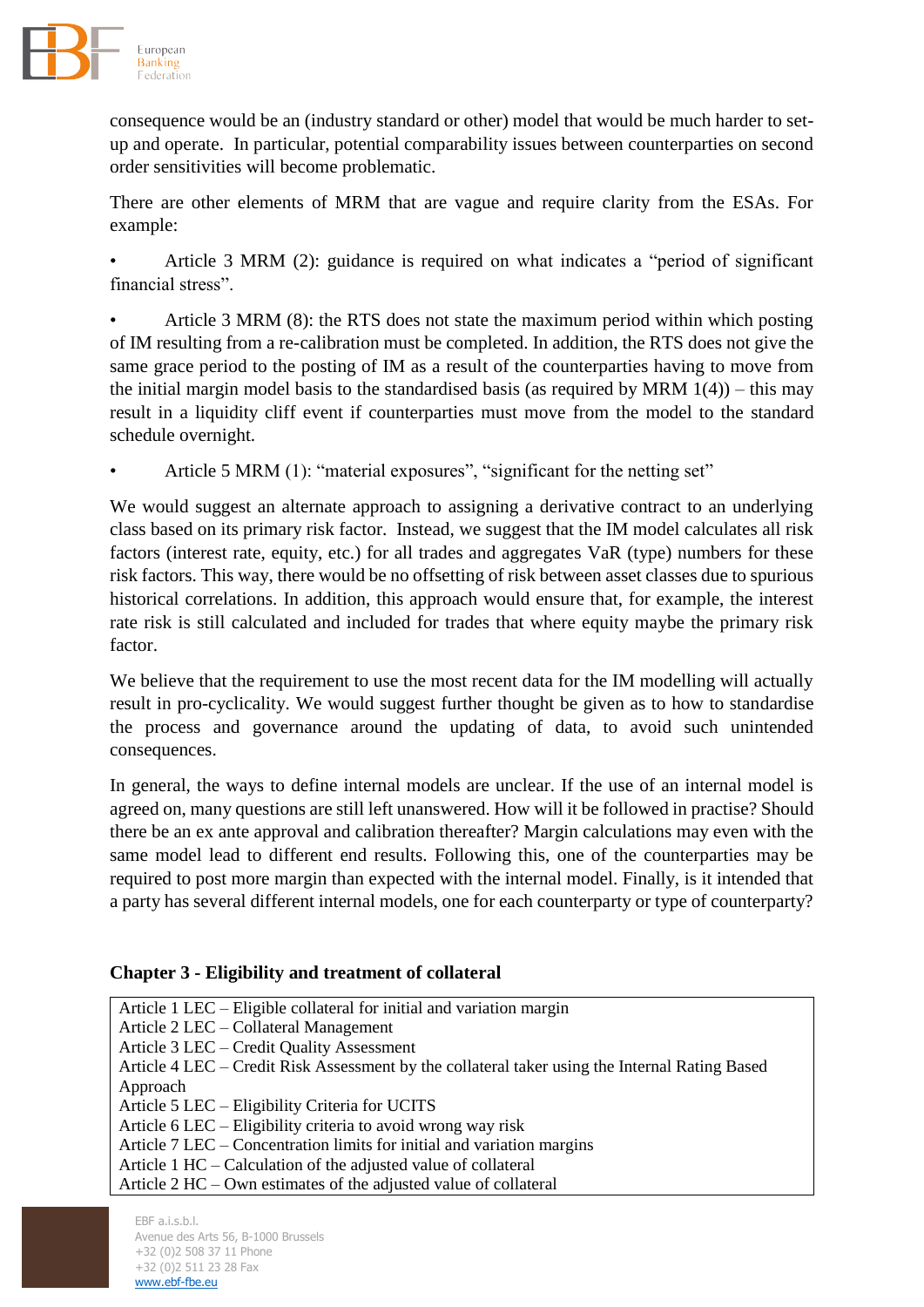

Concerning Article 2 LEC (b), the EBF would welcome some further clarity regarding what these legal arrangements would entail.

As a result of the rule proposed in Article 2 LEC (e), where cash collateral is posted to a counterparty, the counterparty should deposit this cash with an entity distinct from the collateral provider. This approach highly differs from existing market practices and would make much more complex current cash holdings. The collateral receiver would have to open a high number of cash accounts to comply with this rule without really reducing the counterparty risk attached to the cash collateral. This approach only results from transferring counterparty risk from one place to another without real added protection.

Other options that could be considered may be:

(i) application of this rule only above a certain threshold in order to avoid multiplication of cash account openings

(ii) where the collateral taker is a bank, other regulations adopted to strengthen the resilience of banking institutions are sufficient to ensure a high level of protection for cash collateral.

With regard to article 6 LEC we believe that it would be sufficient to have only a requirement that the securities are not subject to any significant wrong way risk (Article 1 LEC (c)) e.g. securities issued by the posting counterparty may not be subject to any wrong way risk if the securities are guaranteed by a third party guarantor. Also, securities issued by entities which are part of the same group may be ring fenced and therefore not pose any significant wrong way risk.

**Q4: In respect of the use of a counterparty IRB model, are the counterparties confident that they will be able to access sufficient information to ensure appropriate transparency and to allow them to demonstrate an adequate understanding to their supervisory authority?**

At this stage it is not clear whether the proposed rules on the use of IRB models are suitable for practical purposes, in particular if it realistic for the parties to share sufficient information about the IRB model to be used.

The counterparty providing the model will of course need to provide appropriate information on the model to the counterparties to be confident in accessing sufficient information.

Ultimately, we believe that the best approach will be the application of a unified margin model as this will greatly reduce the complexities and operational problems since all counterparties relying on this unified model will have a common understanding of the information required for this model and the manner in which it is to be implemented. We support the use of internal models for determining collateral haircuts. However, these haircut estimates should not be run separately from the IM model themselves. To not take into account any correlations between the unsecured exposure, collateral or exchange rates, is likely to lead to more disputes than if they were otherwise taken into account.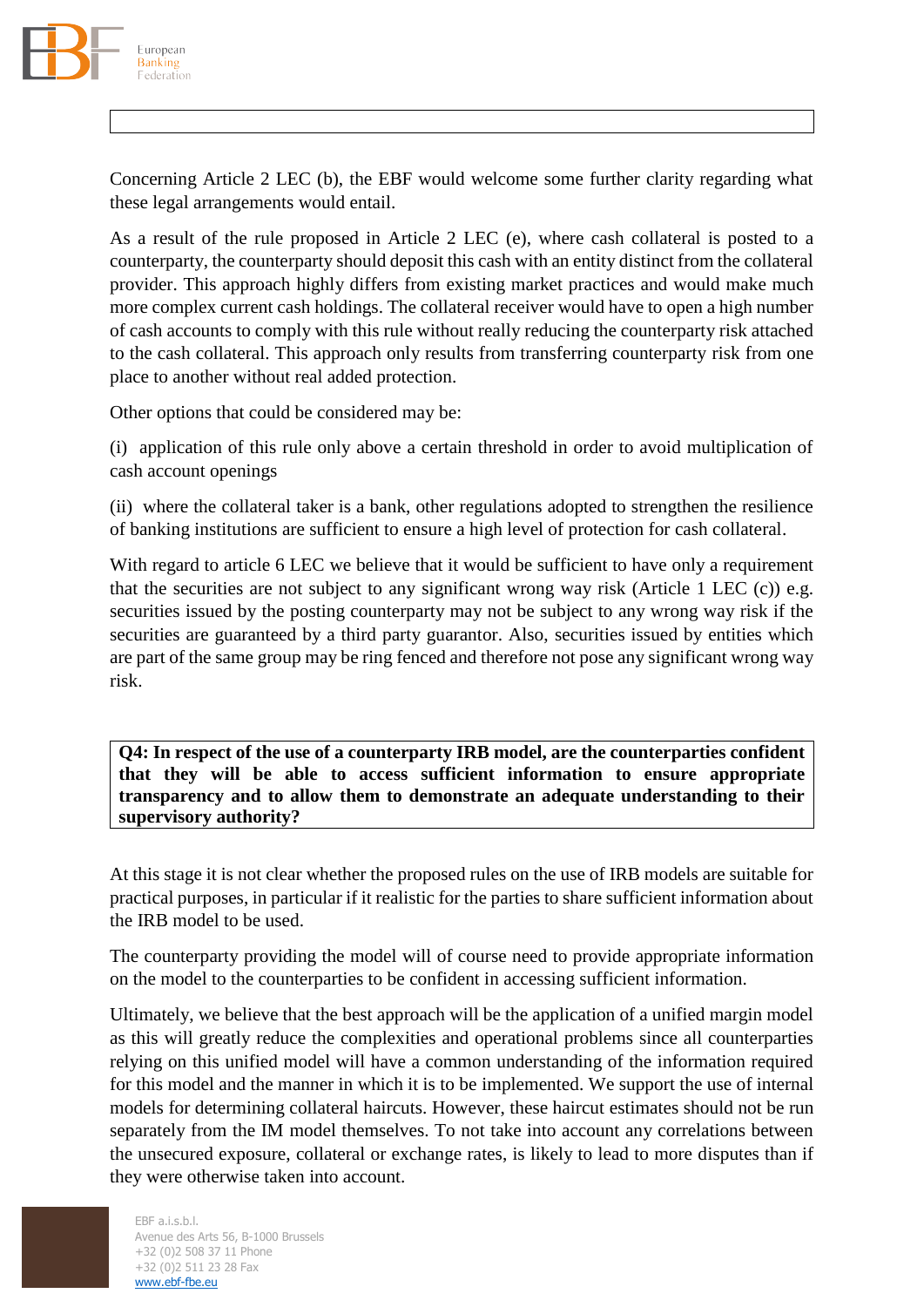

Also, we believe that the standard schedule proposed would be overly penal in a number of cases, e.g. Danish Flex bonds are given a minimum 12% haircut for >5y issues, which could be harmful to the both issuers of and investors in these bonds.

**Q5: How would the introduction of concentration limits impact the management of collateral (please provide if possible quantitative information)? Are there arguments for exempting specific securities from concentration limits and how could negative effects be mitigated? What are the pros and cons of exempting securities issued by the governments or central banks of the same jurisdiction? Should proportionality requirements be introduced, if yes, how should these be calibrated to prevent liquidation issues under stressed market conditions?**

We understand that Article 7 LEC, concentration limits for initial and variation margins, imposes an upper limit on how much collateral (received) in relation to a single issuer, or entities that are part of the same group or those with close links, shall not exceed 50 % of the collateral collected from any single counterparty.

The proposed concentration limits will require fundamental changes to existing collateral management systems and procedures as they differ significantly from current practice. This will result in substantial operational costs. This is further exacerbated by the fact that the proposed requirements differ from and conflict with similar requirements under the CRR. We see no real benefit in imposing restrictions on small amounts of exchanged collateral (as proposed in Article 7 LEC) as this will impose significant (and potentially harmful) operational burden for many counterparties. As an example this this could be especially problematic for certain entities e.g. SPVs that only hold certain types of assets and thereby are unable to meet these rules. The same applies to insurers, pension funds and other types of investment funds, which have to comply with strict investment rules and as such may not have a portfolio that allows sufficient diversification in securities offered as collateral. Moreover, we think that the risks inherent to the concentration of positions (directionality, volatility, liquidity) cannot be adequately captured by the basic diversification guidelines as suggested in the RTS. These risks should be measured dynamically by internal haircut models. As a consequence, collateral posted that is already subject to a haircut model should not be subject to concentration rules.

In particular the requirement to apply the concentration limits in relation to each individual counterparty increases the complexity and thus the operational challenges unnecessarily. Such counterparty-based concentration limits will also be challenging for the relevant counterparties, in particular small and medium-sized counterparties.

The purpose of concentration limits is served just as effectively but with significantly less complexity by permitting the collateralised counterparty to apply these in relation to all counterparties, that is in relation to its total exposure. This would not only reduce the operational complexity for the collateralised party. It would also prevent that collateralising counterparties are effectively denied access to the market simply because they are unable to diversify the collateral they have at their disposal.

Moreover, in some cases the concentration limits may actually be counterproductive as they might force counterparties to replace collateral of a very high grade by collateral of a lesser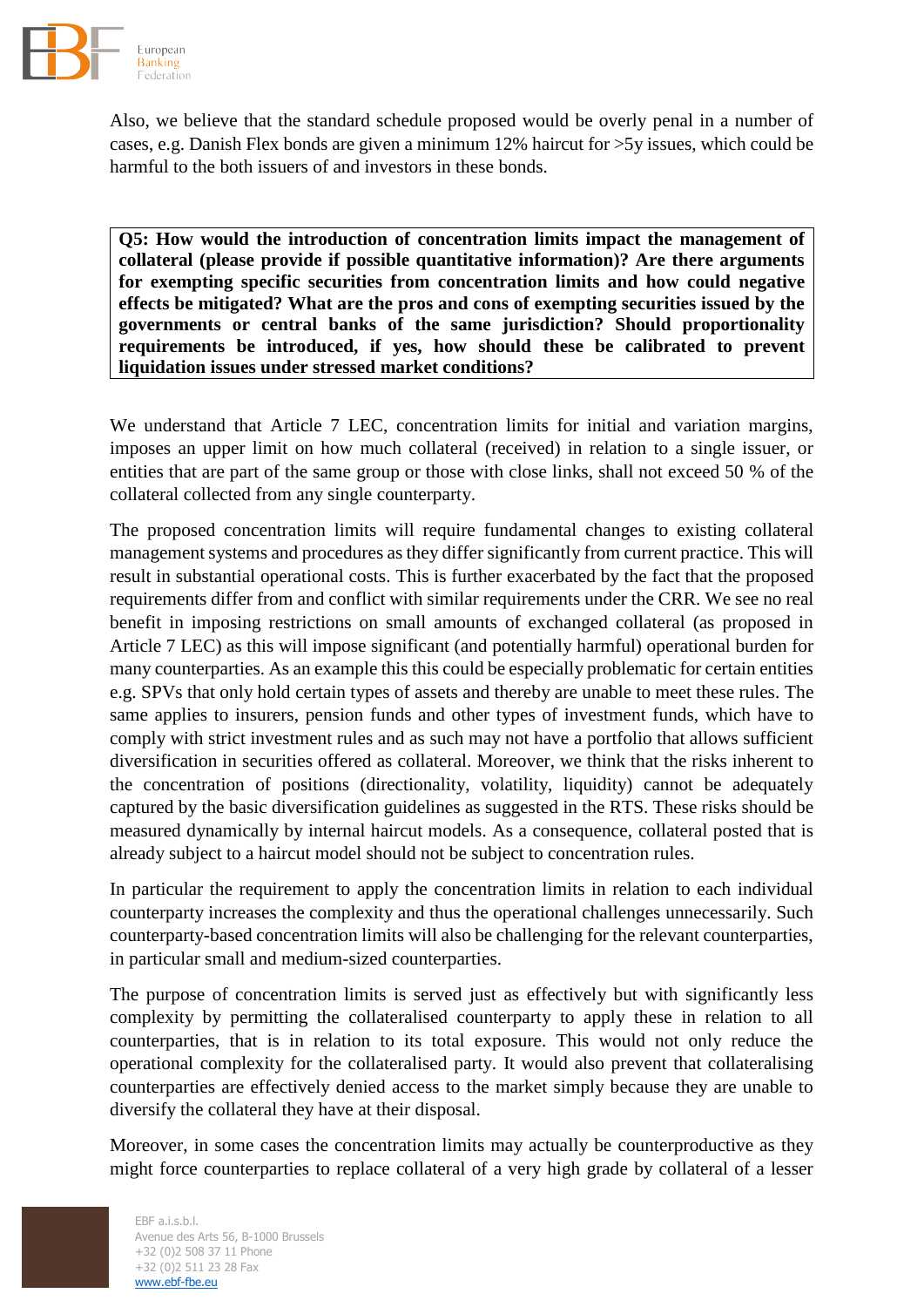

grade simply because the concentration limits have been breached. This may apply in particular to debt securities issued by sovereigns. In the context of equity derivatives customarily secured by collateral in the form of the underlying equity, forcing market participants to diversify collateral and to substitute it with uncorrelated collateral would result in a discrepancy between exposure and collateral which would increase the risks of collateral takers. This would also prove inefficient for collateral providers holding the underlying equity who will be deprived of other sources of liquidity in order to meet the diversification requirement. For the same reasons, collateral in the form of underlying equity should also be exempted from the requirement of the inclusion in main indexes.

If a decision is made to introduce concentration limits then they should be defined in such a way that it only defines limits to ensure that the value of and ability to liquidate the collateral is secured in the event of a counterparty default. We think that all concentration limits should be set in both absolute and relative terms, i.e. first when the absolute value of the collateral exceed a threshold, the relative limit will be applied so that only the largest of collateral positions (where concentration to a single name may in a material way impact the value of and ability to liquidate the collateral in event of a default) are required to be diversified. The absolute limits could be calibrated to the estimated credit quality of the collateral. In practise most of the collateral sent is in form of cash, therefore we do not think that it is appropriate to introduce concentration limits at the current time. It is as well not proportionate to introduce complex concentration limit mechanisms to address the small proportion of securities used as collateral today.

In addition, we also suggest that the concentration limits in relation to highly rated government bonds and covered bonds should at the least be significantly increased because the operational costs will out weight the liquidation issues under stressed scenarios. Counterparties should also be able to bilaterally agree concentration limits in relation to some minimum requirements.

To reiterate the above, in practise most collateral is sent in the form of cash. It would therefore seem inappropriate to introduce more concentration limits.

#### **Chapter 4 - Operational procedures**

Article 1 OPE – Operational process for the exchange of collateral Article 1 SEG – Segregation of initial margins Article 1 REU – Treatment of collected initial margins

Article 1 SEG (4) (a) requires that segregation arrangements ensure that collateral posted as initial margin is "immediately" available to the secured party upon an event of default. However, the realisation of collateral always follows certain processes and thus requires a certain time and can therefore never be achieved instantly. Against this background the term "immediately" should either be replaced by the more appropriate "in a timely manner". In this context it is also critical that EU member states implement the Bank Recovery and Resolution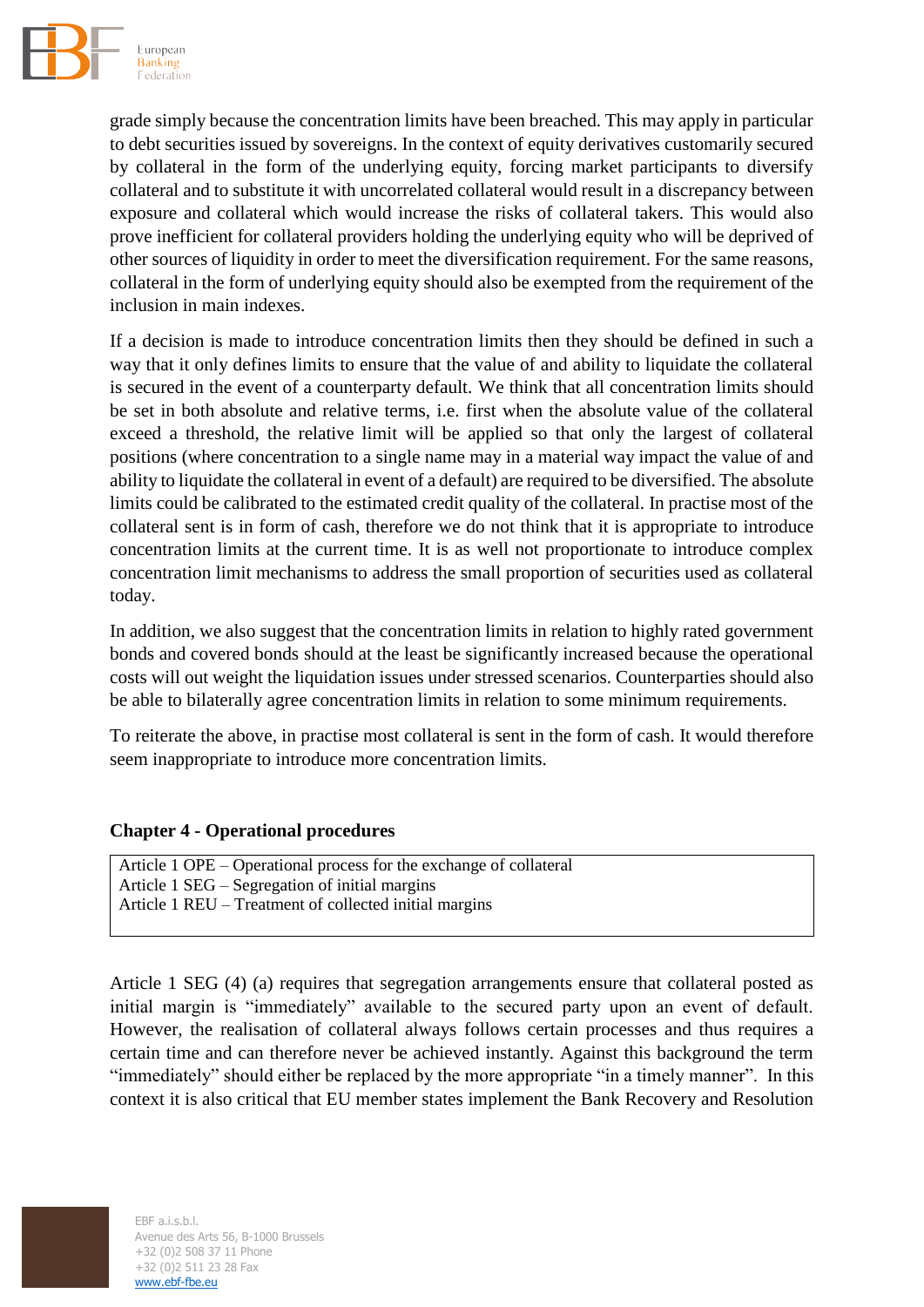

Directive 1 in a way that does not compromise the ability to enforce IM collateral arrangements per Article 2 LEC (1) (g) and Article 1 SEG (1).

Concerning Article 1 SEG (5), the requirement for every counterparty to obtain a legal opinion in all relevant jurisdictions on whether the segregation arrangement meets the requirements set out in Article 1 SEG (3) and (4) at the inception of the transaction and on a regular basis thereafter and at least annually is extremely cumbersome and unworkable.

As currently drafted, the obligation is considerably more rigid and formalistic than similar obligations concerning the need to assess and monitor legal risks under the CRR, or, in fact the corresponding obligations regarding segregation in the case of CCP clearing under Article 39 EMIR.

The provision can be understood to require a new legal opinion for each transaction. This would be impossible to implement and is presumably not intended. It should therefore be clarified that counterparties are required to make a legal assessment regarding the effectiveness of a segregation arrangement prior to entering into such arrangement based on the most recent legal opinion (allowing for the possibility to rely on existing opinions in respect of standard arrangements).

The rigid timeframe for updates of legal opinions should be replaced by more flexible approach. For example, counterparties could instead be required to regularly review whether existing legal opinions can still be relied upon (that is, whether there have been any material changes in the law indicating a need to update the opinion).

If, however, in contrast to all existing legal opinion requirements under the CRR, a rigid timeframe for updates is considered to be necessary, the relevant timeframe should at least be expanded to permit counterparties to coordinate timing of the opinions on segregation arrangements with other existing opinion requirements (it is likely that opinions on segregation arrangements interact with or will be based on opinions obtained for the purposes of the CRR) and also in order to avoid the situation that updates become due although it is already foreseeable that legal changes are upcoming. An expansion of the timeframe to up to two years would already alleviate many of the operational problems. In this context it should again be taken into account that the legal structures and areas of the law which would be analysed in the legal opinions on segregation arrangements are well-known, well established and are rarely subject to fundamental/material changes affecting their effectiveness and are usually standard structures used for collateralisation in general.

The draft RTS do currently not address the question of the consequences in the event that it is not legally possible to establish segregation arrangements meeting the standards of the draft RTS under the laws of a certain jurisdiction (or where changes in the law render it ineffective).

The vast majority of jurisdictions will of course have a legal framework for collateralisation that will permit effective segregation arrangements. However, in the exceptional cases where this may not be the case, the current draft RTS fail to provide any guidance on the consequences.

**.** 

<sup>&</sup>lt;sup>1</sup> Directive 2014/59/EU of the European Parliament and of the Council of 15 May 2014 establishing a framework for the recovery and resolution of credit institutions and investment firms and amending Council Directive 82/891/EEC, and Directives 2001/24/EC, 2002/47/EC, 2004/25/EC, 2005/56/EC, 2007/36/EC, 2011/35/EU, 2012/30/EU and 2013/36/EU, and Regulations (EU) No 1093/2010 and (EU) No 648/2012, of the European Parliament and of the Council.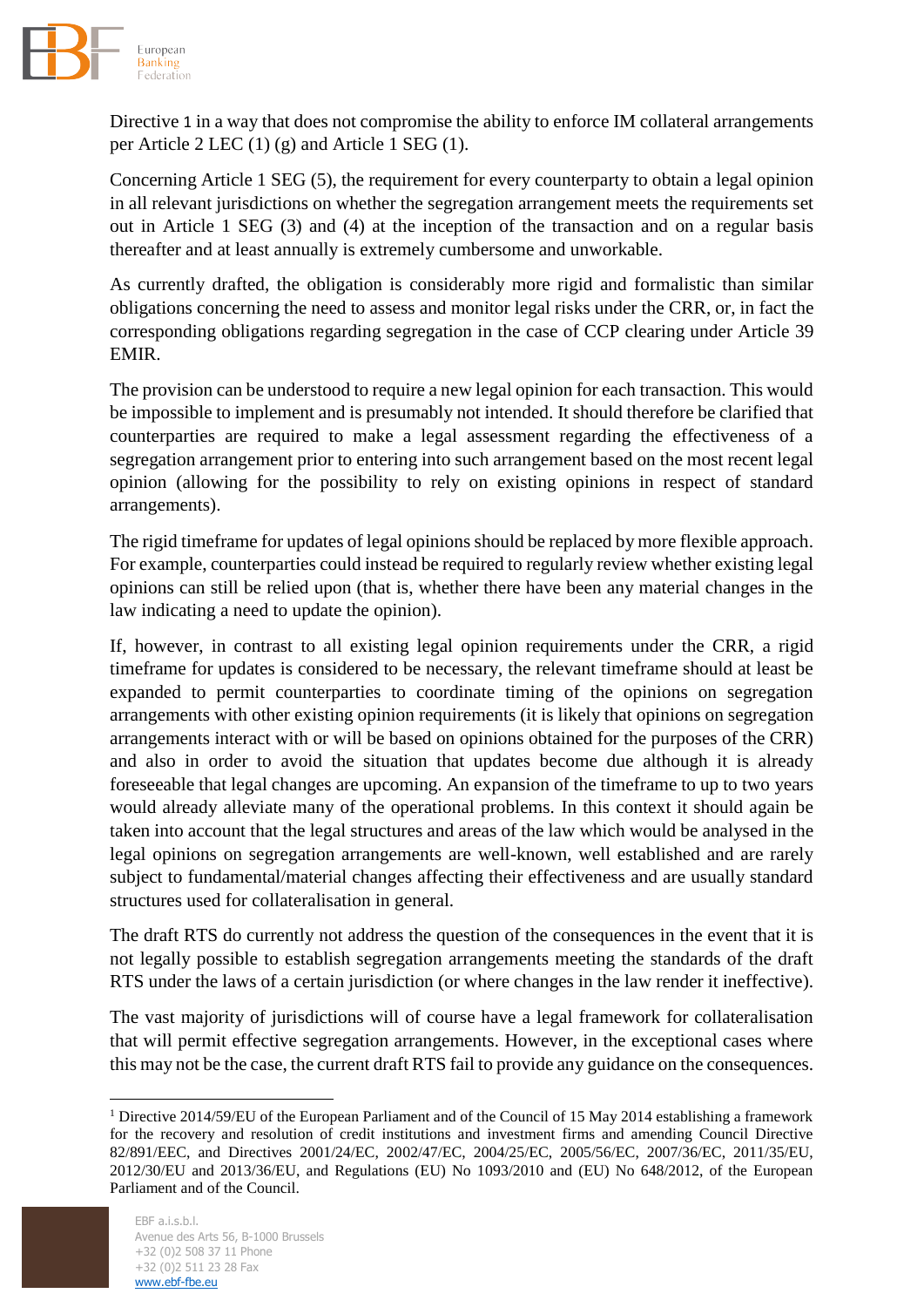

In particular, as currently drafted, the obligation to collect initial margin would still continue to exist.

One possible manner to address this issue would be to provide for an exception from margining requirements (variation and initial margin) in respect of transactions with counterparties from specific jurisdictions, where a counterparty subject to the margining requirements under the draft RTS demonstrates that the legal situation in the relevant jurisdictions does not support legally effective segregation arrangements or margining in general as prescribed by the draft RTS.

In order to ensure consistency, assets posted as collateral that are bankruptcy remote in the event that the counterpart becomes insolvent, should result in an exposure value of zero in the same way it is when collateral is posted to a CCP. If not given the same treatment, then the received and posted IM will net out against each other, without the IM giving a proportionate reduction in capital. It is not currently clear from the CRR/CRD IV text that this IM/capital offset is possible, as this text appears only to refer to CCPs. Assuming this is the case, then an update to the CRR/CRD IV text is needed to include other counterparties than just CCPs. As a technical matter this (update) in itself could be problematic as we understand CRR/CRD IV will not be "open" for amendments before the start of 2017, while bilateral IM requirement would be live before the end of 2015.

**Q6: How will market participants be able to ensure the fulfilment of all the conditions for the reuse of initial margins as required in the BCBS-IOSCO framework? Can the respondents identify which companies in the EU would require reuse or rehypothecation of collateral as an essential component of their business models?**

In European law-making, one should always ensure that the capability of European companies to create growth is not harmed with more stringent requirements. A level playing field between different markets is crucial especially in derivatives markets which are global in nature. Therefore we urge ESAs to follow the flexibility provided in global rules and ensure a level playing field for European companies. In that respect, we would like to point out that the scope of instruments covered under EMIR is wider than under the Dodd-Frank Act. Financial instruments such as equity options or derivatives on equity indices are neither considered "swaps" nor "security based swaps" in the US and consequently are not subject to margin requirements, contrary to the rules in Europe. This creates a major competitive disadvantage for European banks.

The requirements set out in BCBS-IOSCO are well suited to ensure high level protection of the original collateral. Some requirements for rehypothecation of collateral are also provided for in other European regulations.

We suggest that cash may be reinvested (instead of not re-used at all) in a very restricted range of products, which would be in line with the approach retained in the ESMA guidelines for UCITS.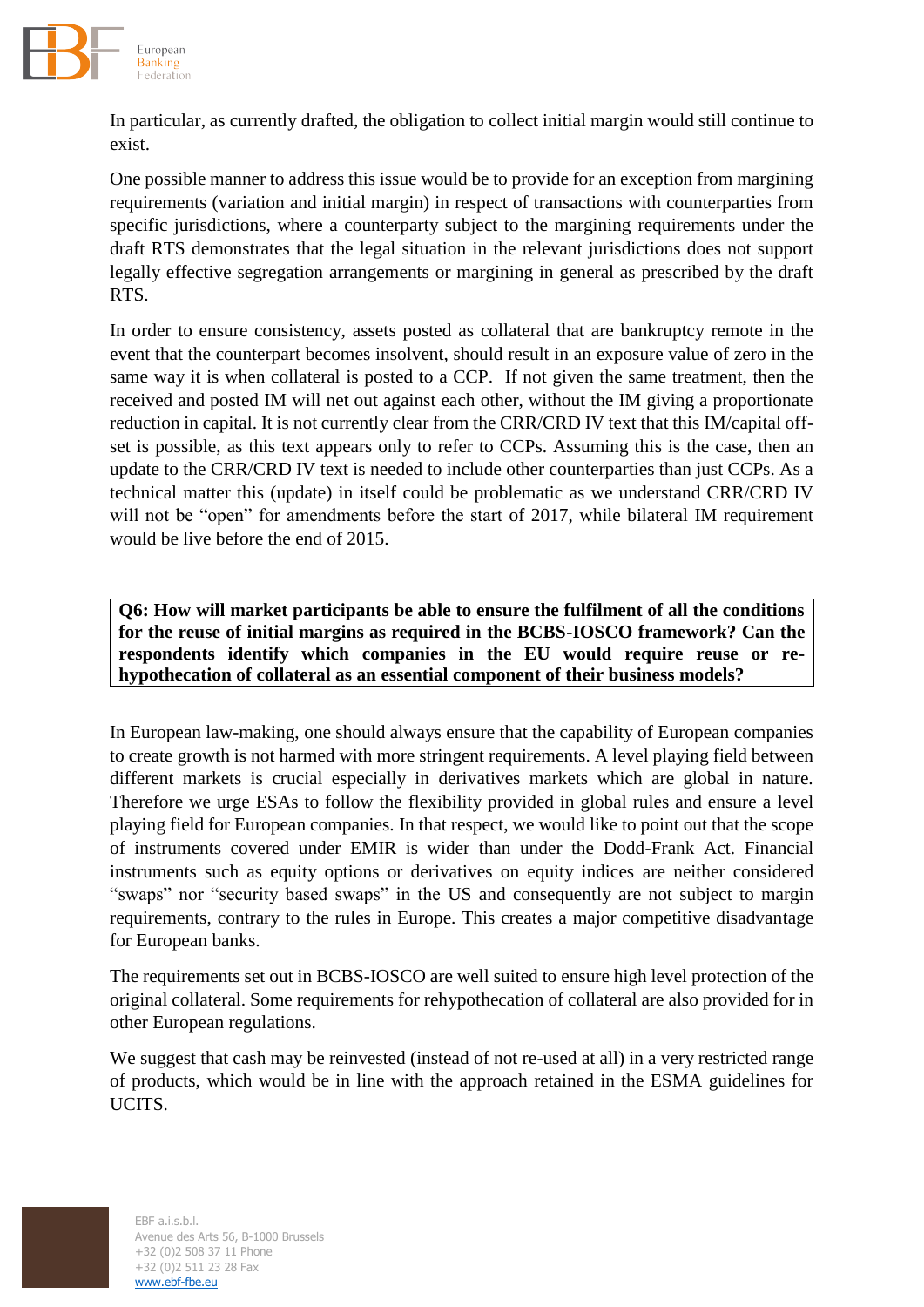

### **Chapter 5 - Procedures concerning intragroup derivative contracts**

Article 1 IGT – Procedure for the counterparties and the competent authorities Article 2 IGT – Intragroup risk management procedures Article 3 IGT – Practical or legal impediment Article 1 FP – Final provisions

Article 3 IGT (1) (a) and (b) mention "regulatory restrictions" and "insolvency, resolution or similar regimes" as one of the legal impediments to the prompt transfer of own funds which would prevent reliance on the intragroup exemption. However, many regulatory regimes and all insolvency, resolution or similar other regimes, by their nature, contain provisions which can affect the ability of the regulated or insolvent party or the party under resolution to effect payments or transfer assets. Thus, unless Article 1 IGT (1) (b) is intended to mean that such impediment is only deemed to exist upon initiation of such proceedings but not before, the relevant requirement would effectively invalidate the effects of the exemption for intragroup transactions. This cannot be the intention: The intragroup exemption is essential to minimise the adverse effects of and challenges posed by the application of mandatory margining to transactions between members of the same group. If it would factually not possible to rely on this exemption, the negative consequences for groups would be very considerable.

In addition to the above, the provisions fail to set out any standards how to distinguish between effects of regulatory restrictions or effects of an insolvency, resolution or similar event which are not yet an impediment and those which are.

We consider that transactions that are exempted from the clearing obligation (certain forex derivatives transactions qualifying as intra-group) should not be taken into account in the calculation of the 8 billion threshold.

The fact that the largest banks globally (G-SIBs) and in some cases on a national level (L-SIBs) now has robust recovery and resolutions plans should also alleviate some concerns regarding intra-group exposures.

These issues aside, in our view there is simply not the same contagion/systemic risk with intragroup exposures as there can be with exposures to external counterparties. This is important when keeping in mind the overall aim of this initiative is to address systemic risks in the OTC derivatives market.

We therefore question if moving to a "defaulter pays" model for intra-group exposures is (on balance and overall) really any better than the current techniques for mitigating such risk. An IM requirement on intra-group exposure puts additional strain on groups to hold and manage even more collateral. Not forgetting the need to hold (potentially) larger buffers for other purposes like the LCR. Also, if the cost is too high then firms will stop doing transactions that may be beneficial to them on a group level. We believe these issues (as examples) with IM for intra-group outweigh any perceived benefit.

Further, in the case of intra-group exposures the financial health of the "counterparty" is extremely well known, whereas in the case of external counterparties there may be more limited information. In addition, it is easier to follow the development of an internal entity, i.e. any deterioration, and therefore there is the ability to respond faster to change. The sometimes